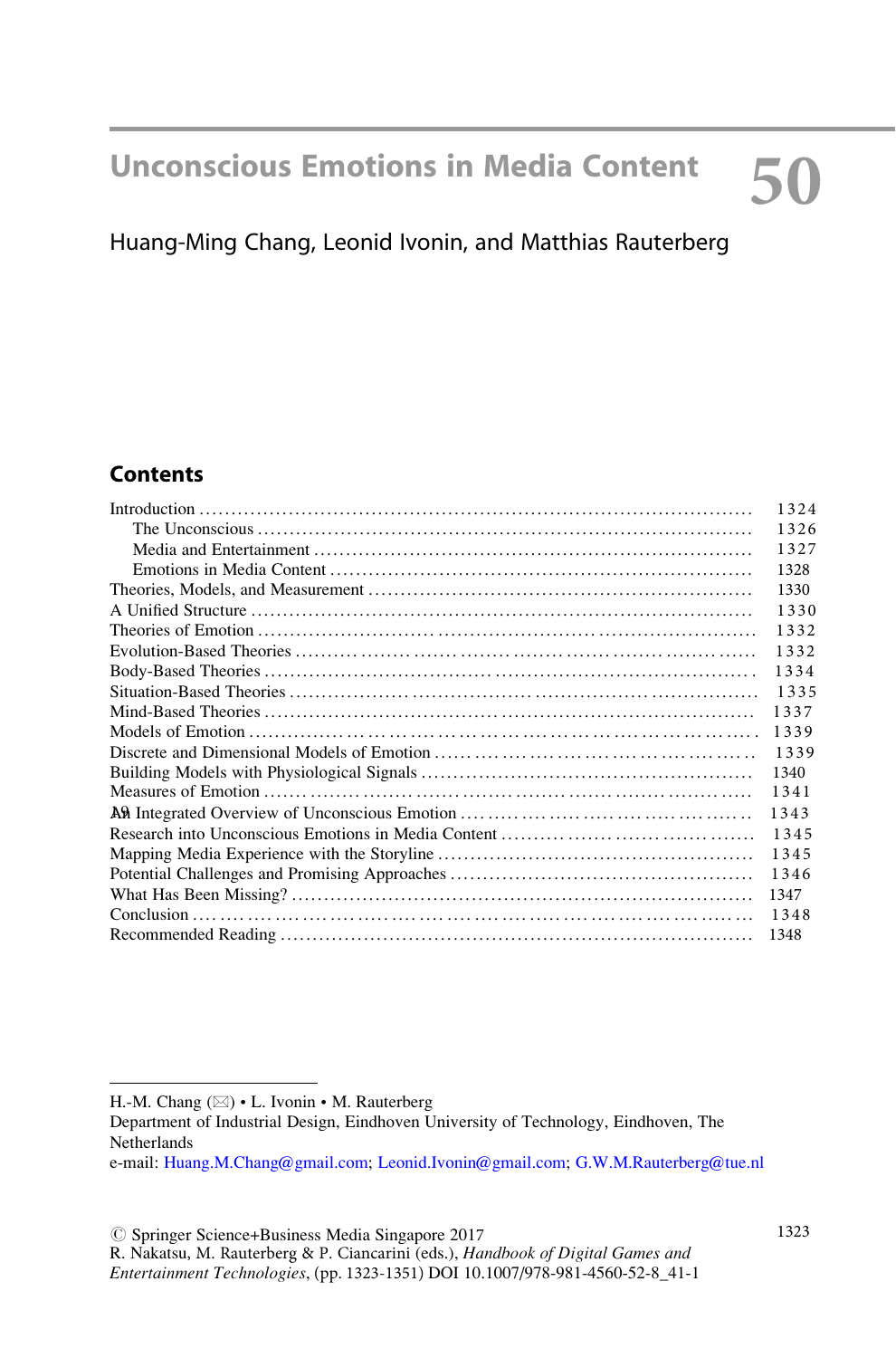#### Abstract

Stories and human society are inseparable. Before human history, our ancestors created myths as the oldest form of narratives. Due to the advances of digital media, stories are nowadays communicated in various ways. Yet the structure and the key elements of modern stories still remain the same. This chapter starts with a discussion about the relationship between stories and human society. It is curious that human beings keep being intrigued by stories of similar structures and scenes. A reasonable speculation is that these identical components of stories might induce emotional experiences at an unconscious level. Can emotions be unconscious? While the answer to this question is still open to debate, more and more empirical evidence suggests that humans might have unconscious emotions in certain conditions. In order to provide a holistic theoretical overview focusing on unconscious emotions, a review of contemporary theories, models, and measures of emotion is provided. This review illustrates an integrated overview of research into unconscious emotions and also points out potential challenges and promising approaches that could inform future research on unconscious emotions in media content.

#### Keywords

Media content • Unconscious emotion • Emotion theory • Emotion model • Emotion measurement • Review

# Introduction

As part of human nature, people are always interested in exploring the world where they live in. Why does the sun come up from the east? Why are there four seasons? This world is mysterious, not only for our ancestors but also for people in the modern society. Before human beings were capable of justifying a hypothesis with objective evidence (i.e., the scientific revolution), our ancestors formed an imaginative worldview about how this world is built. Myths were thus created to serve the function of media. The relationship between myth and science is a subject as old as that of myth and science themselves. The modern view toward myths varies chronologically by the centuries. In the nineteenth century, myth and science were commonly considered to be opposite and incompatible. In the extreme, people at that time thought of defeating myths by scientific approaches as a sign of a modern society. It was believed that because of the advances of science, this world is becoming less mysterious, so modern people have to abandon myth. On the contrary, in the twentieth century, myth and science were usually taken to be compatible, and therefore myths are once again embraced by the modern society. There is no doubt that the quality of material life substantially relies on science and technology, but it needs to be noted that myths have been enriching the mental life of modern people in many ways.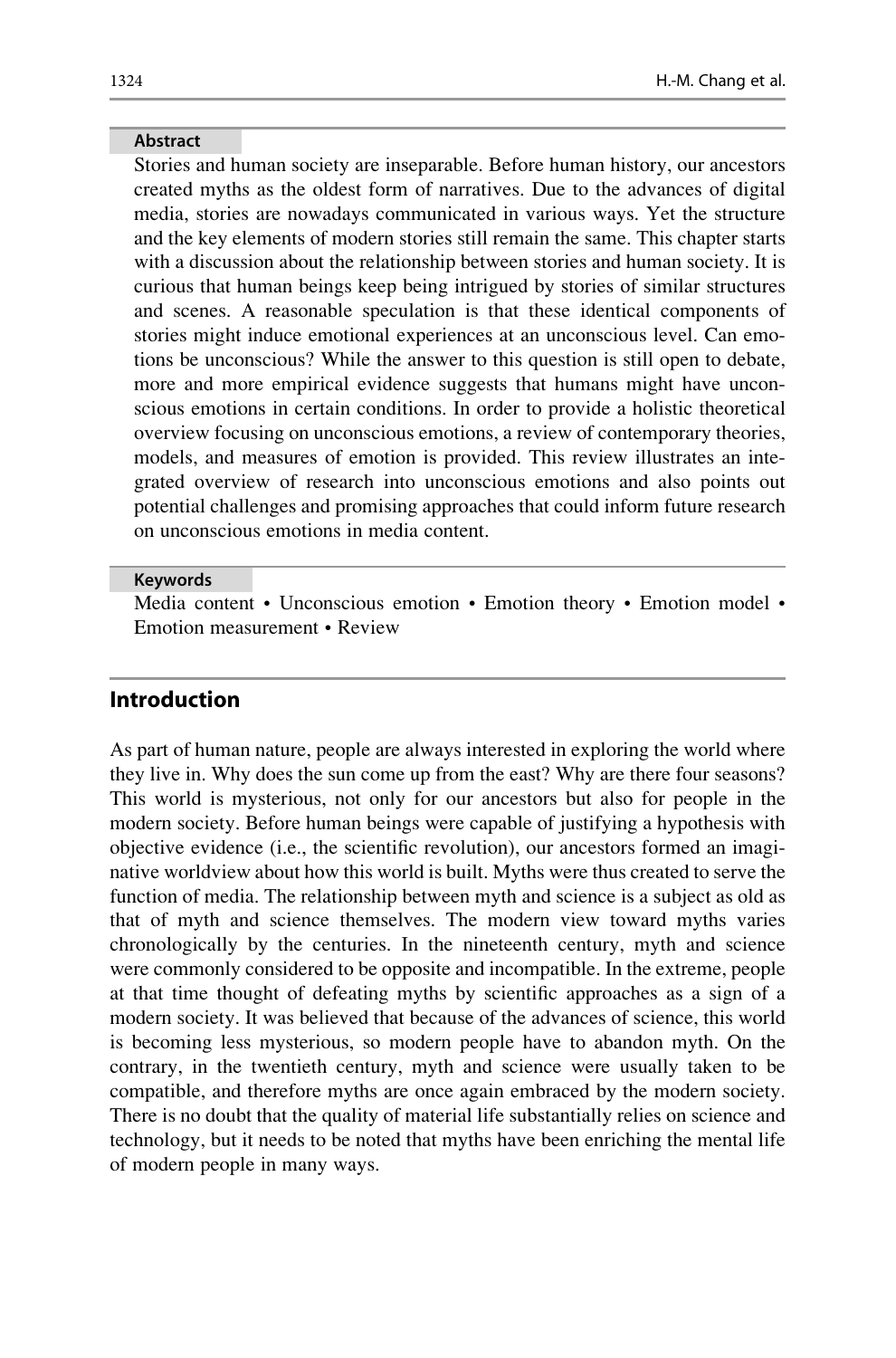Myth is the oldest form of narrative in human history. Since there are no historical records or scientific proof, it is difficult to justify if these mythical narratives are true facts or just merely imaginary stories made up by ancient people. Nevertheless, myths are still influencing modern society and still fascinating to people nowadays. Myths, as a primeval form of living reality, have been woven into people's lives in many different ways. It is usually linked with ritual. Together, they were used to regulate how ancient people were to behave toward nature and construct their basic view of how this world was made. Myths and rituals divide an individual human life into three phases: childhood, adolescence, and retirement. Each of these phases is characterized by corresponding motive complexes: love, power, and death (Rauterberg [2011\)](#page-27-0). In general, there are two ways of interpreting myths: literal and symbolic (Dundes [1988\)](#page-26-0). Literal interpretations look into factual or historical bases for myths, while symbolic interpretation prefers to regard myths as a code requiring some deciphering. In the early nineteenth century, myths were treated as nothing different from fables, inventions, and fictions. Thus, rationalists treated myths as delusions and pure imaginations. From a literal perspective, myths would be merely an unrealistic and unscientific version of history. The greatest value gained from myths would probably be anthropology, rituals, and religions, which mostly aim at finding a reasonable explanation or rational speculation for the reality of ancestral societies. Interestingly, it was found that ancient people tend to present symbols as an instance of association with reality, instead of looking for rational causes (Kirk [1975\)](#page-26-0). It appears that myths were not meant to give a rational explanation toward the reality but to provide a symbolic representation that shows the natural tendency of how ancient people interpret the reality that they lived in.

The nature of myth is different from fictions that people read today. More than just storytelling, some scholars consider a myth as a way of making sense of the physical world (May [1991](#page-27-0)). A myth is a sacred narrative usually explaining how the world and humankind came to be in its present form. One of the foremost functions of myth is to establish models of behavior. Through its myth, a healthy society gives its people relief from guilt and anxiety and encourages humans to discover true values in their lives. Rather than merely imaginary stories, myth is a narrative resurrection of a primeval reality. "It is a living reality, believed to have once happened in primeval times, and continuing ever since to influence the world and human destinies" (Malinowski [1954](#page-27-0)). Indeed, it is surprising that even though the content of myths seems unrealistic and irrational, myths are still manifested in modern media content, such as artwork, music, and movies. Numerous ancient myths are being reedited as a modern version and remade into various forms of digital media. Although the content of the myths might change overtime, the skeleton of the stories still remains intact. The human society grows with myth, while myth manifests the thinking and behavioral pattern of the people within the society. This circular relationship has been continuously working along with human history, and, nowadays, many traces of myth still can be seen in the modern society.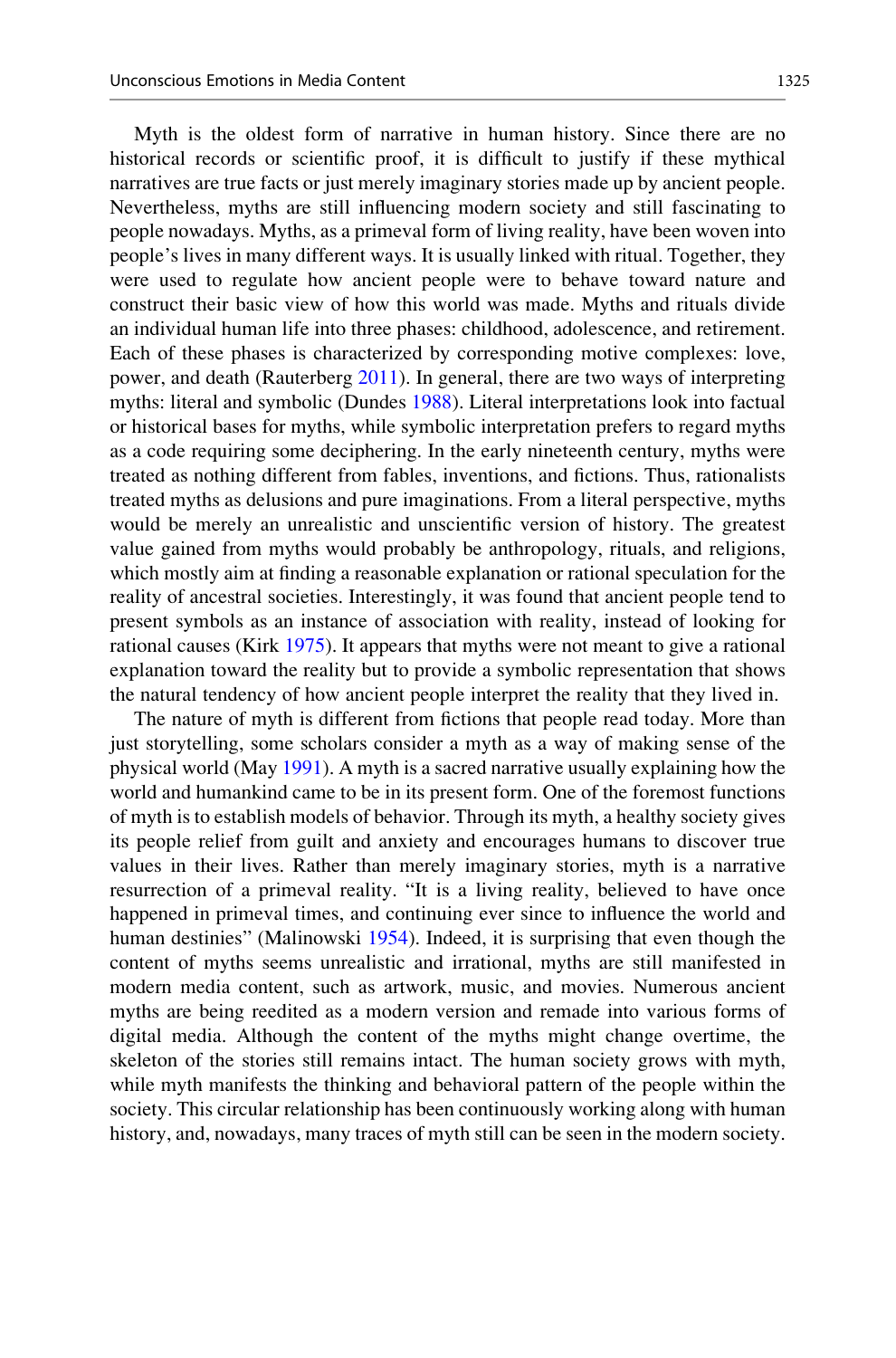#### The Unconscious

Some cultural rituals and customs can be traced back to historical events, but others could only count on myths, fairy tales, and legends. Although these fictional narratives cannot be proved to be true, they lie at the heart of people and form the knowledge that guides people how to see things and act in the society. Fictional narratives have been an important medium for the growth of culture and society. They provide a deep and immersive simulative experience of social interactions. Furthermore, it is believed that people's thoughts and behaviors are deeply and implicitly influenced by their social and cultural context. In recent years, psychologists start to investigate how people could adapt themselves into a given social situation. The results suggest that this adaption not necessarily be a conscious action but can be unconscious (Bargh and Morsella [2008](#page-25-0)). Indeed, many of our decisions and behaviors are irrational and driven by the unconscious. While most people think irrationality is harmful for decision-making, empirical studies have revealed the merits of utilizing the unconscious to achieve better results in a complex decision-making task (Dijksterhuis [2004](#page-26-0)). Sometimes people make decisions based on preferences instead of rational reasoning. In fact, it is an inborn capability of humans to look for better conditions in terms of physical and mental well-being. While a cognitive task is beyond the capability of rational thinking, the intuitive, unconscious, irrational thinking might take over and solve the problem with "gut feelings" (Gigerenzer [2007](#page-26-0)).

The interests in human unconscious were first revealed by Freud ([1922\)](#page-26-0). After being quiet for a long time, research on the unconscious regains the attention of the science community in recent years. Some psychologists strictly hold a consciouscentric model of the human mind, considering the unconscious as a low-level mental processing system that handles subliminal-strength stimulation from the environment, while the conscious processes still play the primary role in causing human judgment and behavior (Bargh and Morsella [2008](#page-25-0)). Nevertheless, other scientists uphold the priority of the unconscious and suggest that the unconscious processing is not limited at the low-level perception but can also handle high-level mental activities, such as decision-making, goal setting, attitude, and emotion regulation. The distinction between conscious reasoning and unconscious thinking is significant. According to Kahneman [\(2003](#page-26-0)), there are three cognitive systems of the human mind: perception, intuition, and reasoning. Perception and intuition form an experiential system that processes the incoming information in real time and generates corresponding reactions automatically. Only part of the incoming information would pass the filter of attention and enter into the rational system for logical reasoning.

In addition to the cognitive account for the unconscious, psychologists also take into account the impact from the social and cultural context. People who live in a common social context would automatically and implicitly develop collective intentionality – a kind of knowledge that is formed and shared within a group of people (Barrett [2012\)](#page-25-0). This knowledge provides a basic reference for people to understand the external world and thus generate emotion, memory, and other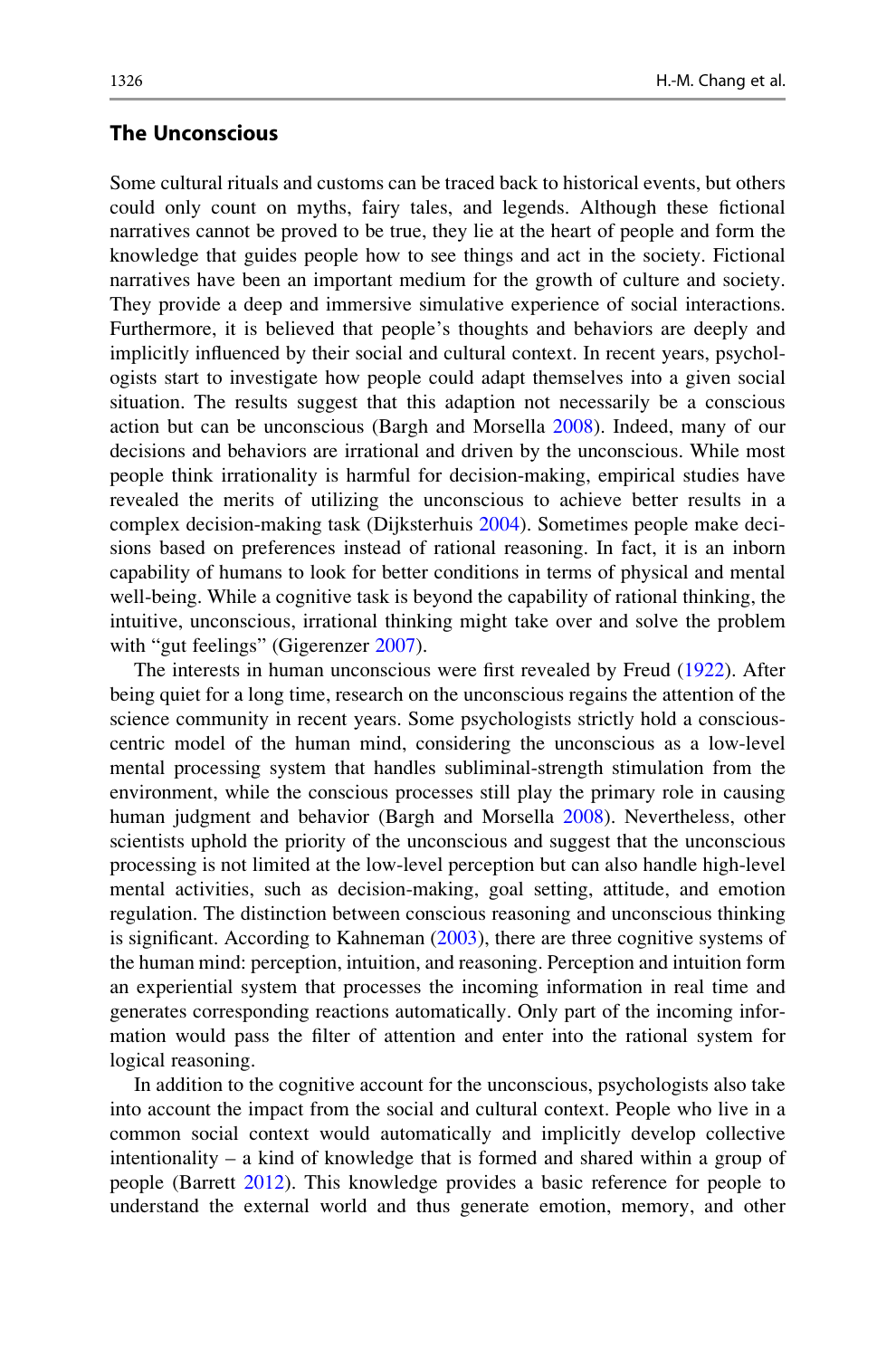mental content. When being part of a society, people tend to adapt themselves into the given social context, and this adaption might take place outside of conscious awareness. While it seems to be a valid assumption, it is still unclear how this collective intentionality is achieved within a large group of people, e.g., a society. Human communication is complicated and versatile. Besides the literal interpretation toward the use of languages, human beings tend to utilize a higher level of skill to communicate abstract notions. Some sociologists propose that all kinds of human communication are symbolic (Manis and Meltzer [1978\)](#page-27-0). Their fundamental premise is that humans do not directly react to the ontological-existing reality but respond to their understanding of this reality. It is a natural tendency for humans to express abstract notions in an associative and symbolic manner. Symbolic meaning appears to be an important layer that lies between the human mind and the physical world. The meaning-making process is automatic, spontaneous, and irreversible. Emotion, as one of the essential psychological phenomena, allows people to respond to the meaning they perceived from the world and thus shapes their behaviors.

### Media and Entertainment

While the pure science looks for precision and rationality, the application domain of entertainment aims to create emotionally intense, rich-in-meaning media content. Entertainment is part of people's daily lives. The history of entertainment can be traced back to the ancient times. It is not only because humans need to rest from work but also due to the desire for enriching the mental and spiritual life. The essence of entertainment is versatile. Rather than a means for merely having fun, entertainment plays the role in maintaining mental sustainability and facilitating social transformation. It can also be a kind of media that delivers cultural experiences at an unconscious level. With the advances of media technology, the modern form of entertainment offers tremendous potential for making positive effects on human behaviors in various ways. In this regard, it is needed to consider how entertainment gradually changes with the growth of human's society and how future entertainment technologies might in turn make impact to people's lives.

Since the 1980s, the emergence of computational technology and the advances of multimedia communication have considerably changed people's lives. Today, multimedia systems have widely spread and permeated to people's daily lives. Mobile technology and Internet enhance the accessibility of media content, and communication becomes richer in terms of content. Entertainment, as an important category of media content, becomes one of the driving forces that thrust the development of new types of multimedia systems. Media technology has broadened the bandwidth of communication for transmitting entertaining content to people by using multimodal channels. However, the content of the entertainment is equally important and worth studying. Myths, as the media content in ancient times, were spread through word of mouth and symbolically represented as artwork. These mythical stories were not lost along with the growth of human society and still are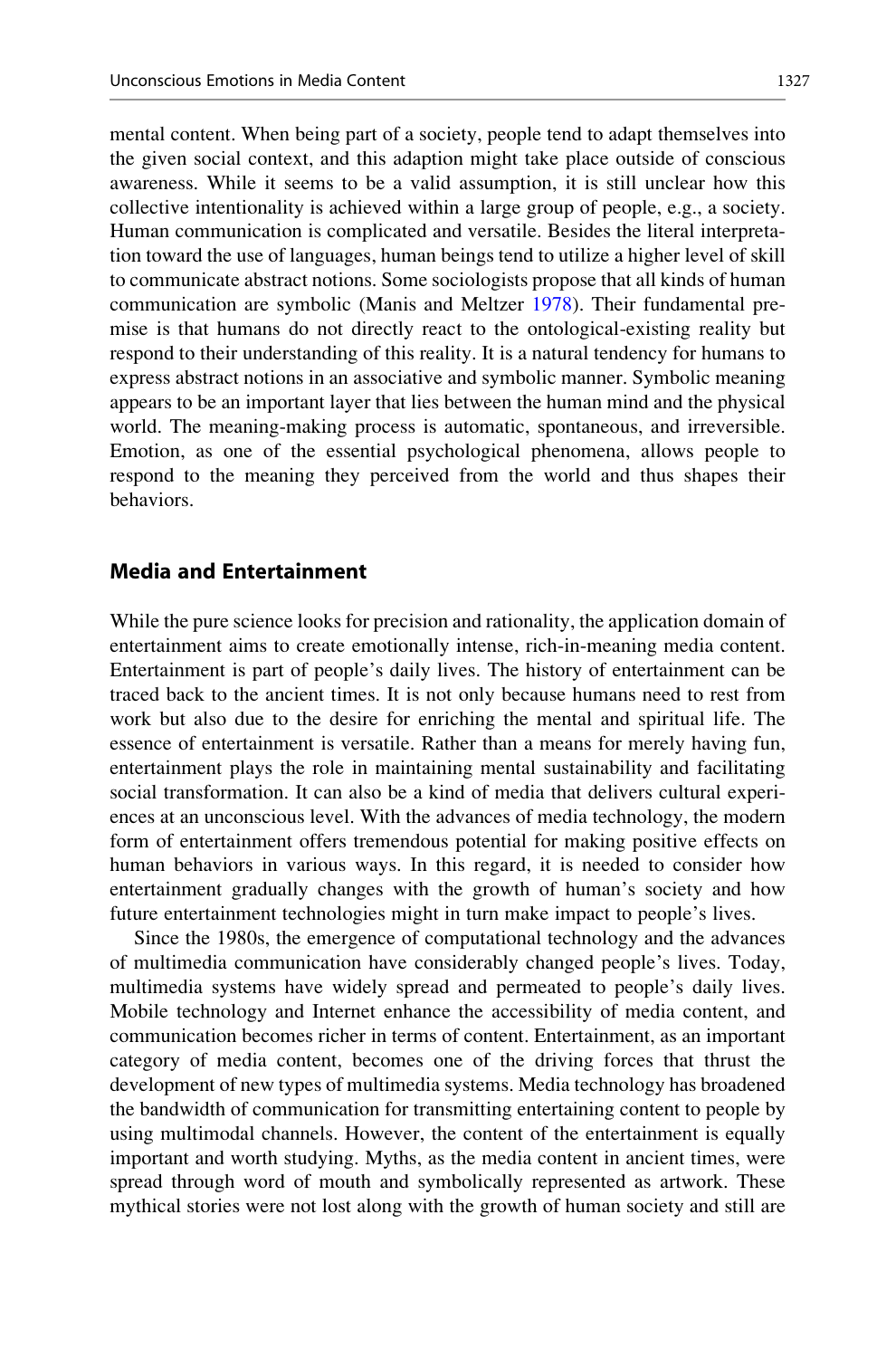being manifested in various media forms, such as video games and movies. This curious phenomenon has demonstrated the universal human capacity to classify, to codify, and to communicate their experiences symbolically in different time scales.

There are two kinds of interpretations toward media content: rational and emotional. With regard to functional purposes, communication needs to be precise and logical, so the media content has to be descriptive and concrete in order to achieve a clear understanding of the enclosed message. On the contrary, media content for entertaining purposes particularly emphasizes the emotional aspect of the communication. While the rational interpretation of media content looks for simplicity, emotional interpretation of media content is abstract, dynamic, symbolic, and experiential. This categorization also resonates with the distinction between the two cognitive systems of the human mind. The emotional aspect of communication encompasses a considerable amount of information that would be handled by higher-dimension mental process: the unconscious. With these two interpretations, a pure, holistic experience thus can be delivered in a more comprehensive manner – a rich combination of communication channels that allows conscious and unconscious information flow freely.

#### Emotions in Media Content

In this chapter, it is intended to explore the relationship between two main subjects: emotion and media content. Media can be referred to any means of information communication. While the form of the media is progressing with the advances of technology, it is needed to concentrate on how media content becomes meaningful to the audience. Meaning, on the other hand, is becoming an important topic in psychological research on emotion. In the early years, it was assumed that emotion was directly caused by external stimuli in the environment, such as natural threats (snakes or earthquakes) cause the feeling of fear. Today, psychologists have developed more comprehensive explanations for the activation of emotion. Mainstream psychological theories suggest that the meaning of the given situation plays an important role in activating emotions (Arnold [1960](#page-25-0)). For example, natural threats are interpreted as a cause of death, and this interpretation thus activates the feeling of fear. In this regard, the symbolic meaning of media content plays a key role in bridging the gap between emotion and media content.

Narratives have been the primary media content for transmission of emotional experience since early times of the mankind. In essence, narratives are a kind of virtual reality, which pulls the reader into a fictional world. As it is mentioned earlier, fictional narratives usually reflect the worldview of the modern time. Different from history, which is meant for documenting the true fact, the function of narratives is to render the social atmosphere in an implicit manner and deliver rich emotional experiences along with the interaction among the characters. Most people tend to enjoy the mediated emotional experience rather than rationally analyze the logic of the content. Just as children love often-told bedtime stories, sometimes adults enjoy watching classic movies over and over again and never tire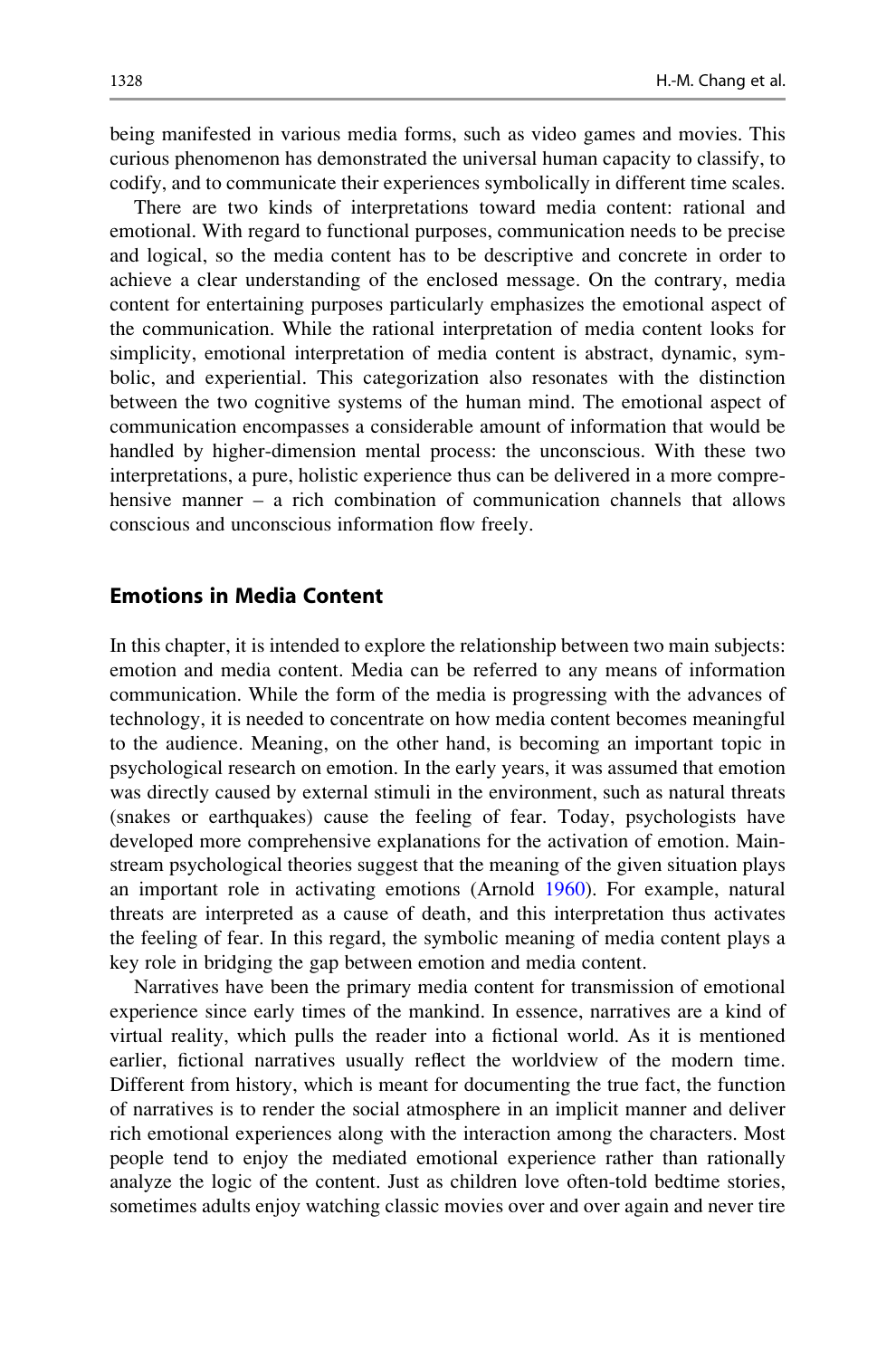of them. Narratives can induce profoundly emotional experience. However, very few studies have addressed this topic within psychology probably due to the misconception that narratives are mere made-up illusions (Oatley [1999](#page-27-0)). Recent years have seen some researchers advocating the importance of narratives in psychology. They suggest that narratives operate as a means of simulating social and emotional experience (Oatley [1999;](#page-27-0) Mar and Oatley [2008\)](#page-27-0). The evoked emotion may even influence the viewer's daily life after viewing. Although most of these studies particularly focus on literacy narratives, they still shed some light on narratives in various media types, such as paintings, comics, theater plays, and movies. If media are considered as an instrument for transmitting emotional experience, narratives can thus be defined as a design pattern of media content. In this regard, exploring the relationship between the pattern of narratives and its corresponding emotional responses appears to be a promising research direction.

Emotion is an important aspect of media experience, and it has been of great interest to the design community. Studies on emotional aspect of design usually adopt psychological theories of emotion as their theoretical basis. However, the mainstream psychological studies solely focus on utilitarian emotions (Scherer [2005\)](#page-27-0). These types of emotions can be considered utilitarian in the sense of facilitating our adaptation to events that have important consequences for our well-being, such as fear triggers fleeing from danger. However, emotions in media content do not seem to have survival values for maintaining physical sustainability. This view appears to be limited and cannot explain emotional experiences in the context of media design, i.e., why people enjoy watching movies while movies do not bring any survival values? While it has been well researched that emotion has biological and social functions, other aspects of emotion remain mysterious and intriguing. Moreover, the question of whether emotions can be unconscious draws great attention in recent years. Psychologists hold various theoretical positions and use different measures to approach this hypothetical phenomenon. According to some accounts, emotion cannot, by definition, be unconscious (Izard [2009](#page-26-0)), while other accounts hold that emotions and other psychological phenomena can be unconscious (Kihlstrom [2008](#page-26-0)). For further justification of unconscious emotion, scientists are seeking experimental evidence to support their belief that emotion may be unconscious, at least under certain conditions. Today, the issue of unconscious emotion is still open to debate; it is difficult to judge whether the phenomenon exists or is just an anecdote. Notwithstanding the uncertainty surrounding them, the early findings have encouraged researchers to reassess existing conceptual and operational definitions of emotion and look for ways to accommodate the new evidence within their theoretical framework.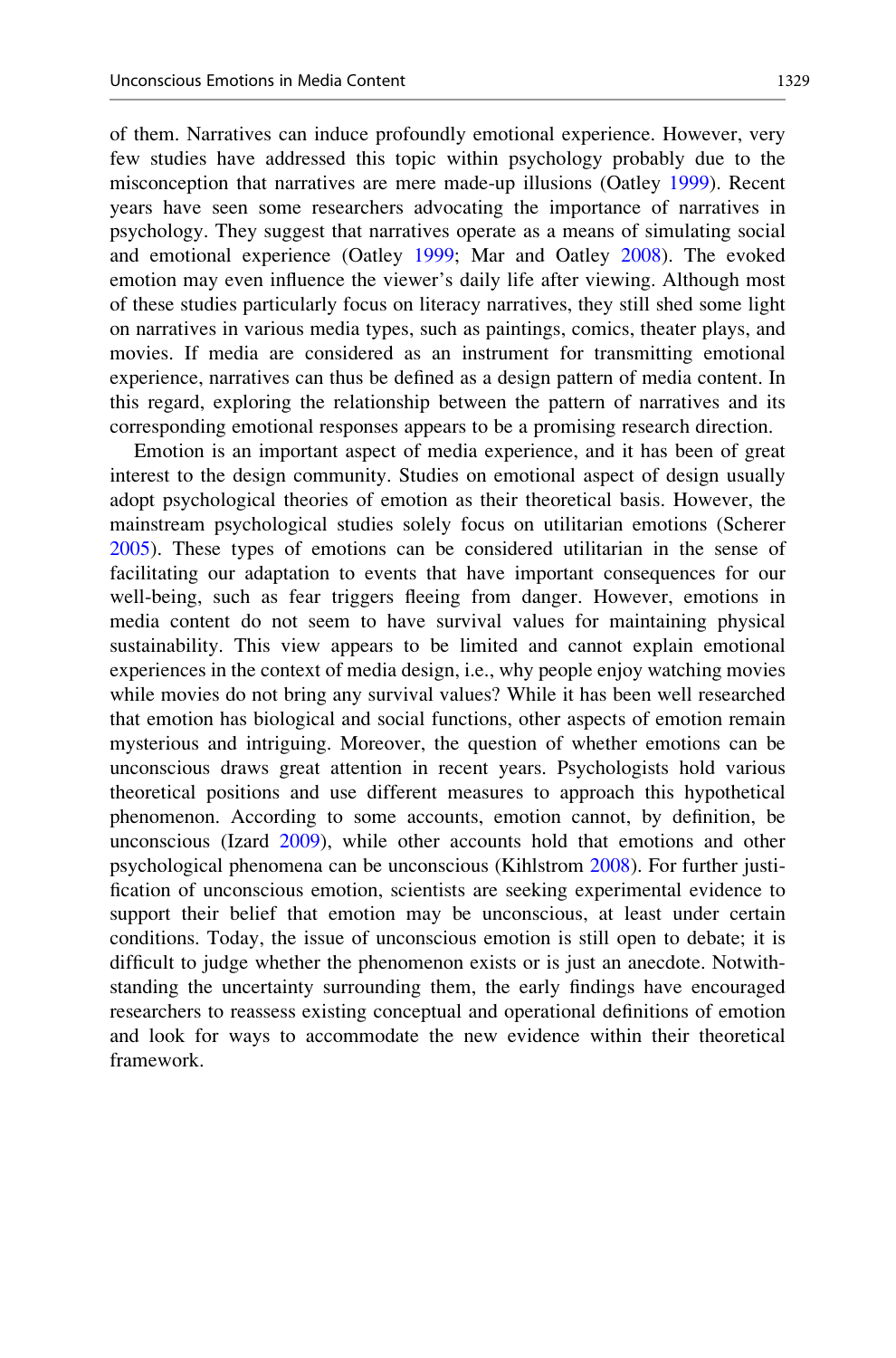#### Theories, Models, and Measurement

Putting all emotion-related literature on a continuum between theory and practice, the main body of emotion research can be organized into three building blocks: theories, models, and measurement. In most cases, researchers confuse theories with models and refer to both of them as theories, but they take entirely different epistemological positions. Theories of emotion treat emotion as a natural phenomenon to be explained. Thus, they elaborate the ontology and functionality of emotions and focus on its conceptual definition. On the other hand, models of emotion are built to demonstrate the taxonomy of emotion by conceptualizing all kinds of emotions in a meaningful way. These models of emotion decompose emotions into meaningful and manipulatable parameters so that they can be used for practical purposes, such as affective computing. In order to provide evidence relevant to hypotheses derived from specific theories and models, various measures of emotion have been developed. Operationalizing the concept of emotion in this way has allowed researchers to move beyond biology and philosophy and assert the credibility of psychology as a science. However, the measurement of emotion is challenging because it is difficult to ensure that "the measure does index the emotion it is assumed to be related to." The validity of measurement is often a concern in psychology. Biased measurement methods significantly influence the results of experiments, and the interpretation of data can vary depending on the theoretical approach adopted.

When considering a new hypothesis such as the existence of unconscious emotion, researchers need to pay attention to the epistemic tradition within which theory, model, and measures are applied in order to decide whether the evidence is sufficient to support or reject the hypothesis. It is required to include at least two of the building blocks to fulfill the construct validity of research. Current empirical evidence for the existence of unconscious emotion is derived from research based on different assumptions and is insufficient to answer all the objections that have been raised. In order to understand clearly how the empirical data should be interpreted in terms of the various current theoretical perspectives, it is necessary to review carefully the various theoretical arguments put forward by proponents of the concept of unconscious emotion.

# A Unified Structure

In order to review various theories of emotion, it is necessary to develop a unified descriptive structure to represent the process of emotion activation (see Fig. [1\)](#page-8-0). The basic process by which an emotion emerges can be broken down into three stages: elicitation, emotional state, and reaction (Rottenberg et al. [2007](#page-27-0)). Usually the term "emotion" refers only to the second stage, which is the emotional state of the individual at any given moment. However, the cause of the emotion (i.e., elicitation) and how this emotion influences the individual (i.e., the individual's reaction to the emotion) are equally important; if these components of emotion are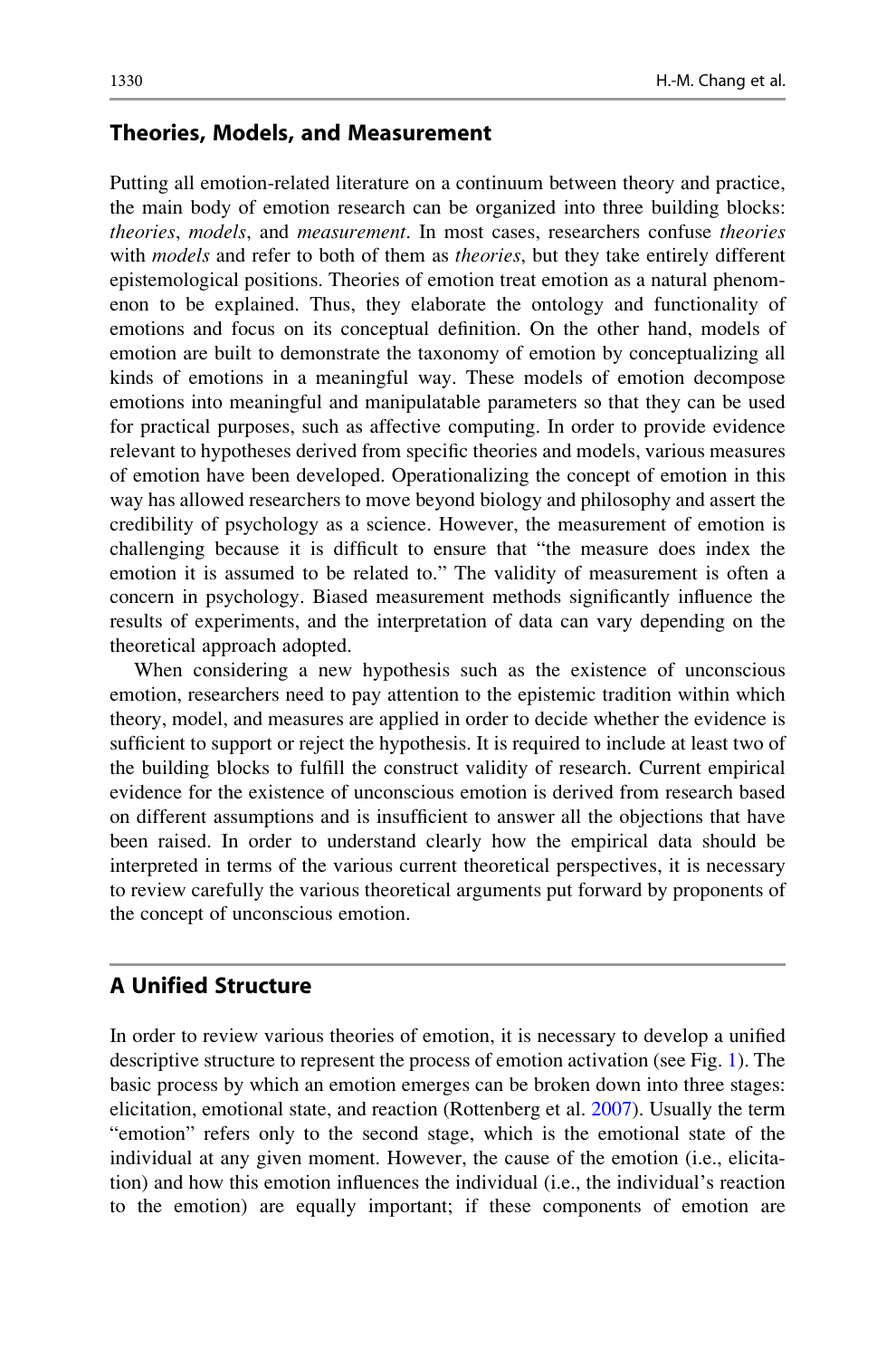<span id="page-8-0"></span>

Fig. 1 The conceptual structure of emotion on which the review is based

neglected, the discussion becomes purely philosophical and ceases to be grounded in empirical data. The elicitation of emotion can take almost any form; any information that comes from the external world may elicit an emotion. The concept is not restricted to specific objects or events that experimental psychologists usually refer to as stimuli, but may include social or cultural contexts. Similarly, when it is referred to the reaction to an emotion, the concept covers not only observable physical activities (e.g., behaviors, facial expressions, and physiological responses) but also mental activities (e.g., thoughts, preferences, attitudes, and decisionmaking). This three-stage structuring of emotion as a process has been used to ensure the consistency and clarity of the rest of the review.

To integrate unconscious emotion into this structure, a line must be drawn at each stage to indicate the border of the conscious; the area beneath this border then represents the unconscious. In order to define the border between the conscious and the unconscious, it is necessary to a more complex question: what does "unconscious" mean? Cognitive psychologists usually equate "the unconscious" with subliminal information processing (Kihlstrom et al. [2000\)](#page-26-0). By this definition, unconscious processing deals only with low-intensity, unsophisticated mental activities below the threshold of perception, such as subliminal perception. Social psychologists use a broader definition of the unconscious mind (Bargh and Morsella [2008\)](#page-25-0). They consider the unconscious to be those mental processes that the individual cannot access through introspection (Wilson [2003\)](#page-28-0). In order to accommodate most of the theories, the later definition is used as the criterion of conscious emotional process. The way in which this criterion defines the border between the conscious and unconscious at each stage is as follows: At the first stage, emotion elicitation, the border is defined in terms of the degree to which the individual is able introspectively to recognize stimulus information. At the second stage, the momentary emotional state, the differentiation between the conscious and the unconscious depends on whether the individual can recognize introspectively the emotion that is being experienced. At the third stage, emotional reaction, the border is defined by the degree to which the individual is aware introspectively of the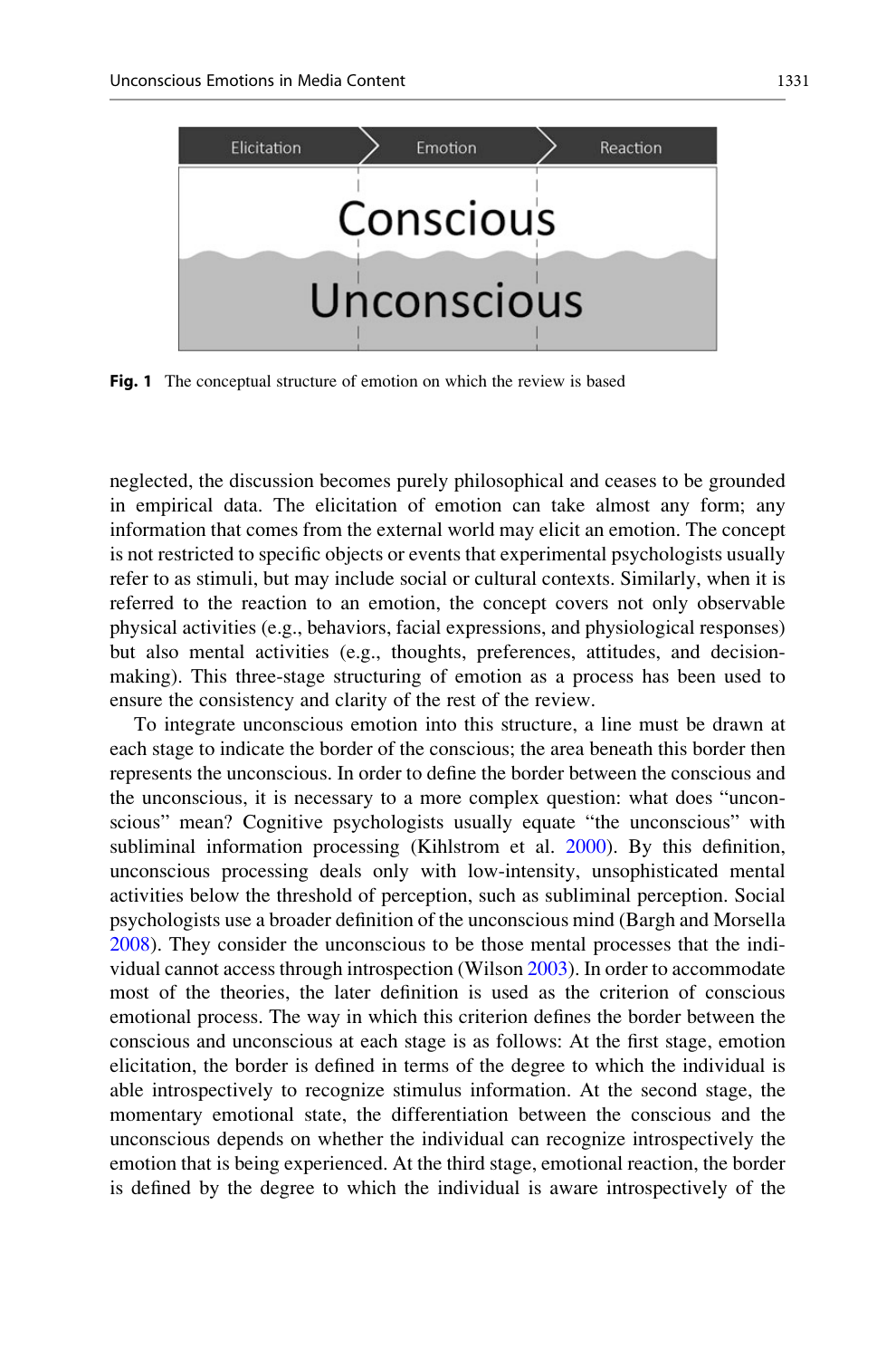changes in his or her own behavior, thought, or bodily sensations. It should be noted that these three stages can be either conscious or unconscious, respectively, to constitute the whole process, i.e., a conscious activity at one stage may be related to unconscious activity at another stage and vice versa. For example, a stimulus that is not consciously recognized might elicit a conscious emotion; similarly, an unconscious emotion may produce a conscious reaction. In the remaining sections of this review, the mental content at each stage will be specified in terms of this structure according to the assumptions of the theory under discussion.

## Theories of Emotion

Many theories of emotion suggest that an emotion emerges when an individual makes sense of something as being in some way related to or caused by the situation (Gendron and Barrett [2009\)](#page-26-0). Rather than thinking of emotion as a state, it has been suggested that emotion should be considered as a process of conceptualizing the world (Barrett [2012\)](#page-25-0). While the human mind has a variety of cognitive functions such perception, learning, and memory, there are higher mental mechanism operating beyond cognition, such as emotion (Kihlstrom [2008](#page-26-0)). Most psychologists agree that the activation of emotion is effortless and automatic, not controlled (Kihlstrom [2008;](#page-26-0) Barrett [2012\)](#page-25-0). However, the key question is: what is the source of emotion activation? Contemporary theories of emotion can be categorized into four different perspectives: evolution based, body based, situation based, and mind based.

## Evolution-Based Theories

The functional-evolutionary perspective defined emotion in a teleological fashion by stating that emotions are evolved phenomena with important survival functions that have been selected for because they have solved certain problems that humans have faced as a species. As results of natural selection, to some degree all humans should share a common pattern of emotional expression and the innate capability to interpret each other's emotions, especially through facial expression. This branch of theories holds a biological view and asserts that emotions are natural kinds (Barrett [2006a](#page-25-0)). It assumes that emotions are universally manifested by humans, selected for over the course of evolution and biologically primitive; the fundamental elements of emotional life are thus conceived as an ancestral heritage. In the view of the modern evolutionary theorists, basic emotions are dedicated neural programs or circuits that are hardwired into the brain (Lang  $2010$ ); this implies that all emotional reactions are survival-related, preprogrammed physiological reactions and physical behaviors.

Putting this theoretical view into the unified structure, the sources of emotion activation appear to be utilitarian functions with survival value (see Fig. [2\)](#page-10-0). The brain circuits are responsible for making sense of the external situation and generate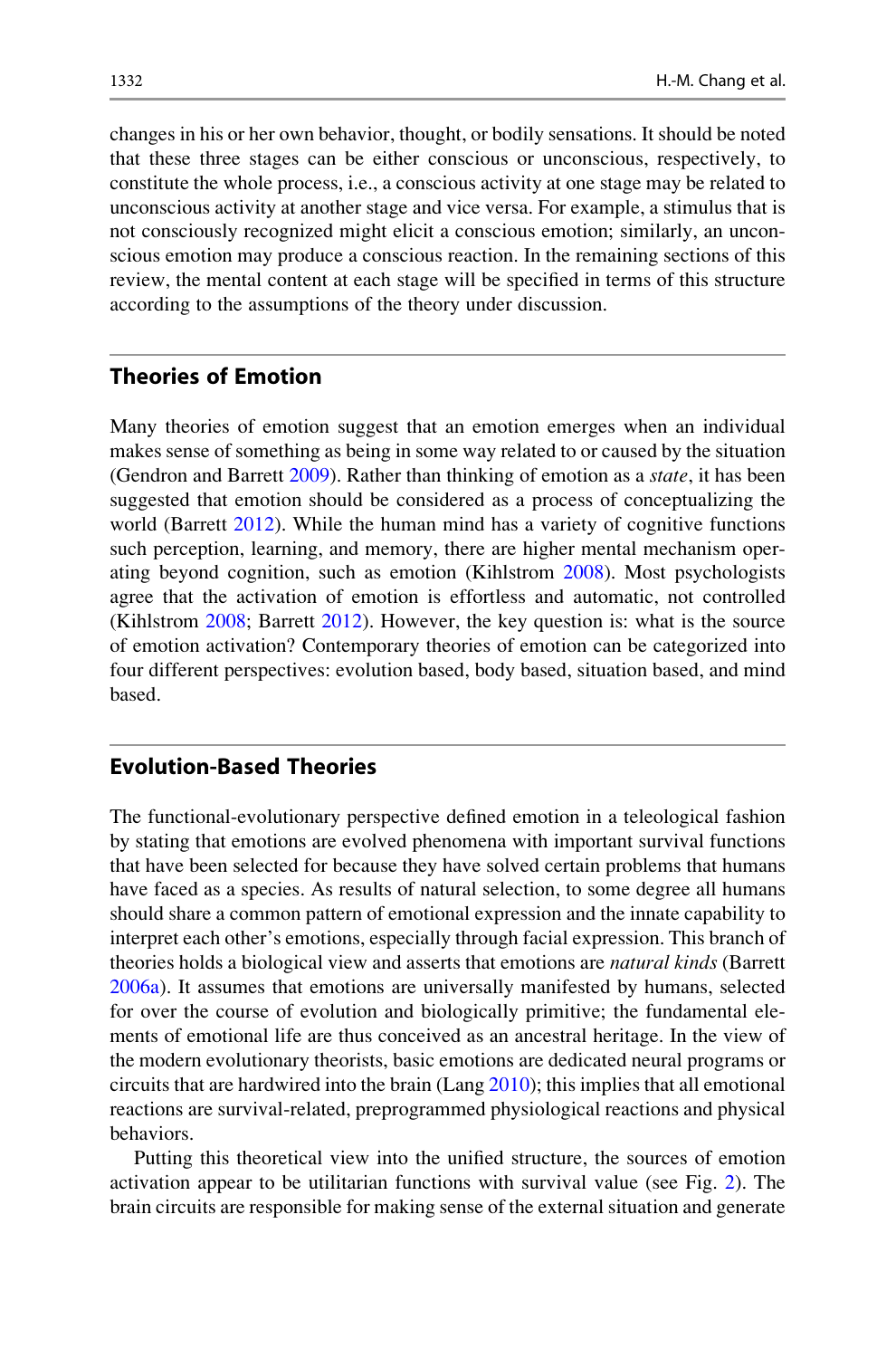<span id="page-10-0"></span>

| Evolutionary                  | Elicitation                                                          | Emotion                                                | Reaction                                       |
|-------------------------------|----------------------------------------------------------------------|--------------------------------------------------------|------------------------------------------------|
| <b>CONSCIOUS</b>              | Presenting stimuli with a<br>fixed duration                          | <b>Biologically hardwired</b><br>utilitarian functions | • Facial expression<br>• Physiological signals |
| Perceptions                   |                                                                      |                                                        | • Self-report                                  |
| available to<br>introspection | Subliminal mere exposure<br>• Natural threats                        | Emotions include:                                      | Unintentional changes in                       |
| <b>UNCONSCIOUS</b>            | • Smiling human faces<br>• Fear<br>• Frowning human faces<br>• Anger | • Happiness                                            | · Behavior<br>• Preference                     |

Fig. 2 Evolution-based perspective

emotions accordingly to drive survival mechanisms. For example, external threats trigger the relevant brain circuits and thus generate the emotions of fear or anger, which in turn produces an impulse to flee or fight. The direct causation of behavior is the primary function of emotion. Since emotions are defined as natural kinds and the brain circuits are hardwired, emotion activation itself is more like an instinct. Such instincts could be accurately defined as fixed action tendencies corresponding to utilitarian functions, meaning that most emotional reactions are observable as spontaneous, homologous facial expressions and bodily reactions. Although the contemporary evolutionary perspective considers emotions to be related to social context, facial expressions were considered as a natural adaptation to the social environment, and social events were conceived as survival challenges from an evolutionary perspective ( $\ddot{\text{O}}$ hman [1986\)](#page-27-0). In evolutionary emotion research, a common approach to emotion elicitation is the presentation of affective pictures, specifically images of facial expressions and natural threats. As for measuring emotional reactions, the evolutionary perspective holds that all emotions can be manifested through facial expression and behaviors as it assumes that emotions are preprogrammed and universally recognized.

From the evolution-based perspective, the activation of basic emotional systems is to some extent independent of conscious awareness of the current situation. With regard to the unified structure, since emotion activation is considered biologically coded and hardwired in the brain circuits, the border between conscious emotion and unconscious emotions can only be the threshold of perception: conscious emotions are emotions triggered by stimuli that are perceived consciously, while unconscious emotions are emotions induced by stimuli that are exposed below the threshold of perception. This has led to considerable research into subliminal processing of affective stimuli. Researchers who take an evolutionary perspective argue that some mental activities can occur without being available for introspection, such as implicit perception and implicit cognition (Kihlstrom [2009\)](#page-26-0). This claim was substantially supported and implicit processing characterized by empirical studies on the *mere exposure effect* or *subliminally priming effect* (Zemack-Rugar et al. [2007](#page-28-0); Bornemann et al. [2012](#page-25-0)). Emotional reactions related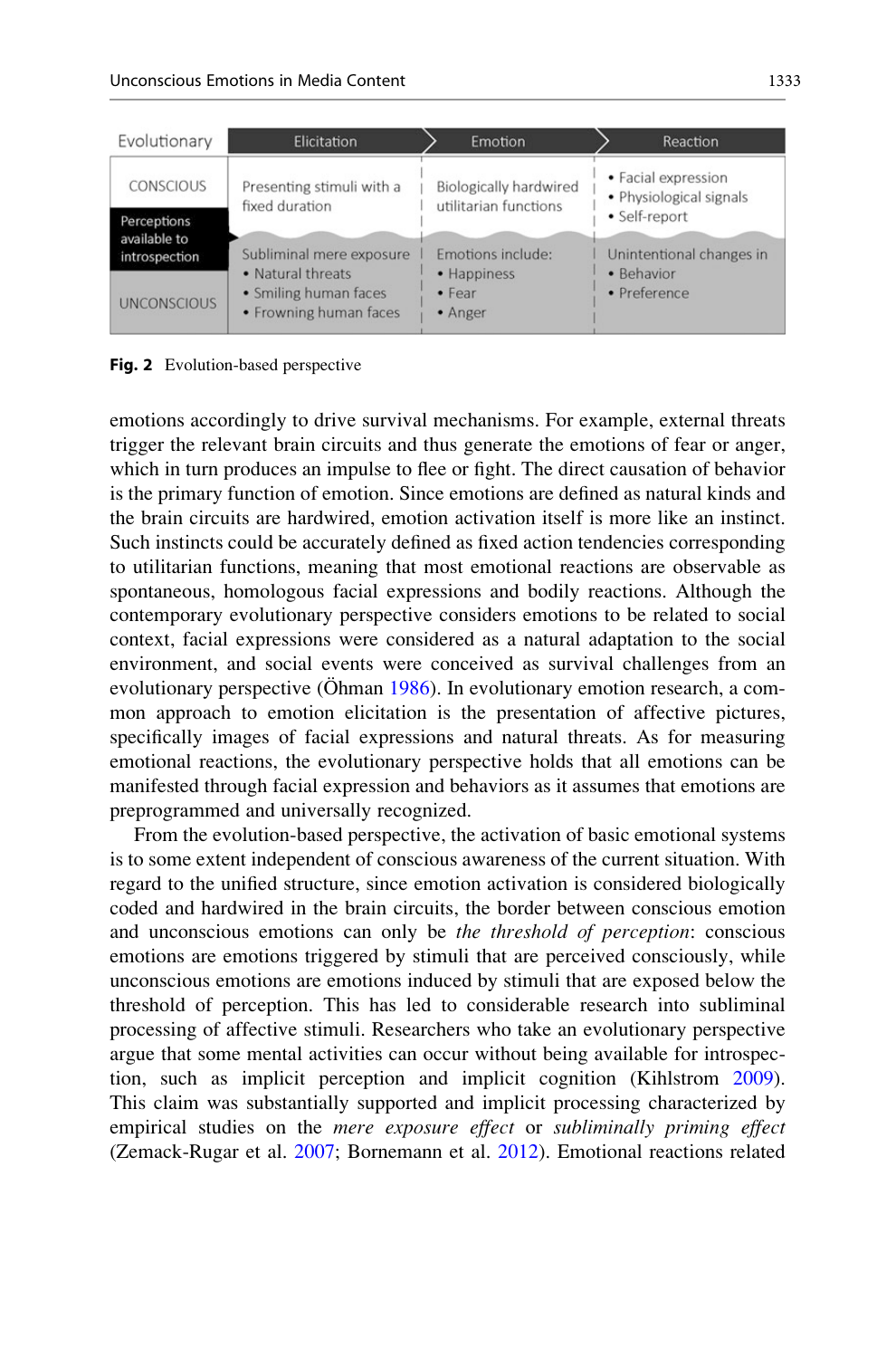to subliminal priming are not measured directly from facial expression or physical behaviors as in studies on conscious emotions; rather they are assessed from indirect measures such as changes in preferences and changes in behavior when performing a specific task which is held to be significantly related to affect (Winkielman et al. [2005](#page-28-0)).

#### Body-Based Theories

Contrary to earlier psychologists who believed that emotions were mental events that caused physical changes in the body, some researchers asserted that emotion emerges immediately *after* one perceives an internal physical sensation that is triggered automatically and adaptively by the external environment (James [1884\)](#page-26-0). This counterintuitive proposition led to a new approach to research on emotion but also generated considerable theoretical debate specifically about the temporal relationship between the physical sensation and the emotional experience. Yet, it is still valid to assume that emotion emerges through making the internal physical sensation meaningful.

The theories of psychological constructionists consider emotion to be an act of sensemaking directed by the internal sensory or affective state (Gendron and Barrett [2009](#page-26-0)). In contrast to the basic emotion theorists, psychological constructionists claim that emotions are not biologically given but are constructed through the process of making sense of physical changes arise in the body (Barrett [2006b\)](#page-25-0). The basis of the sensemaking process is also not a hardwired instinct; rather it is socially shared conceptual knowledge (Barrett [2012](#page-25-0)). The psychological constructionist view considers that emotions are socially related but cannot be reduced to mere social situations, as it holds that the presence of an individual mind is necessary to the sensemaking process. Sensemaking is the core concept of psychological constructionist approach to emotion, as Barrett states: "Human brains categorize continuously, effortlessly, and relentlessly...Via the process of categorization, the brain transforms only some sensory stimulation into information... To categorize something is to render it meaningful" (Barrett [2009](#page-25-0)).

Damasio ([1996\)](#page-26-0) proposed a similar hypothesis, namely, that conscious emotions are actually feelings – emotions can be consciously felt through perception of the bodily sensation. Similar to the basic emotion theory, he defined emotions as biological life-regulation phenomena that are reflections of cognitive actions in human bodies toward a given situation. According to Damasio, what people perceive as emotional feelings are composite perceptions of these biological phenomena; in other words, feelings are images of emotions, rather than emotions themselves. Feelings and emotions are therefore not always identical, and not all emotions can be perceived as feelings. Some empirical evidence on significant changes in physiological data has supported this hypothesis. These data occur when an individual is performing certain decision-making tasks. Changes in an individual's physiological signals – somatic markers is Damasio's term – indicate when a risky choice is being made although the individual is unaware of them (Bechara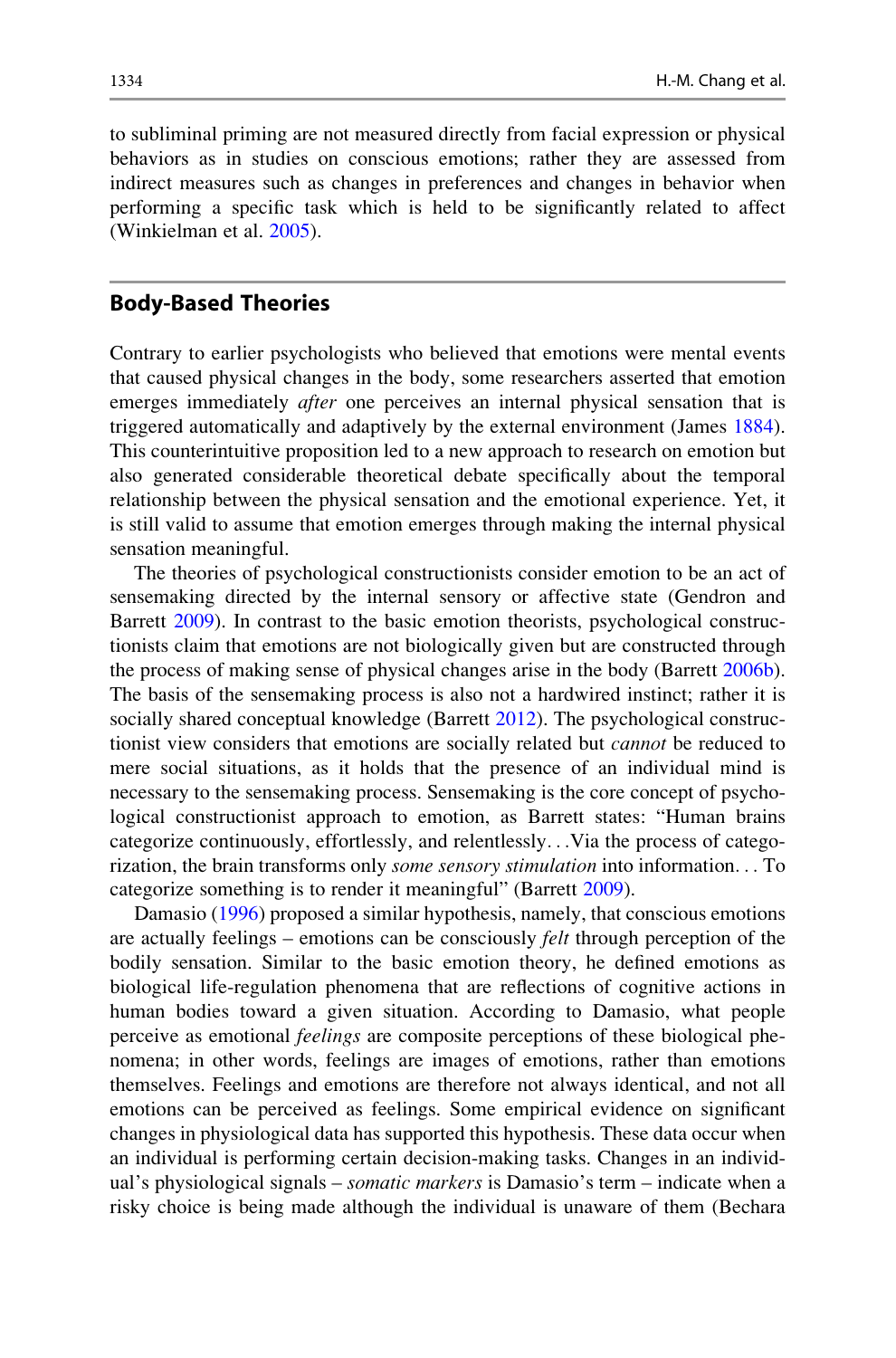| Body-based                                                                      | Elicitation                                     | Emotion                                                                       | Reaction                               |
|---------------------------------------------------------------------------------|-------------------------------------------------|-------------------------------------------------------------------------------|----------------------------------------|
| <b>CONSCIOUS</b>                                                                | Stimuli or tasks with<br>contextual information | Feelings; perceptions of<br>bodily sensations                                 | Perceptible<br>physiological signals   |
| <b>Bodily sensations</b><br>available to<br>introspection<br><b>UNCONSCIOUS</b> | None                                            | Biological life-regulation<br>phenomena by cognitive<br>actions in our bodies | Imperceptible<br>physiological signals |

Fig. 3 Body-based perspective

et al. [2005\)](#page-25-0). He has put forward a promising theoretical perspective that is complementary to the psychological constructionist view of emotion in that the bodily sensation is the target of the sensemaking process.

Based on the above theories, being able to make sense of physical sensations in introspection appears to be the primary difference between conscious and unconscious emotions. As the psychological constructionists suggest, the sensemaking process relies on a connection to the situation in which the emotion emerges. In other words, when a mismatch or loss of connection occurs during the sensemaking process, the emotion is unavailable for introspection and thus becomes unconscious. Studies of emotion elicitation from the body-based perspective usually use stimuli with rich contextual information or simulated scenarios, such as images, emotion words, and simulated games, but there have been no investigations using stimuli that are unavailable for introspection (see Fig. 3). To track the emotional reaction, measures of physiological signals and brain states are frequently used, because physiological responses are at the heart of the body-based perspective. Some of the physiological changes in the autonomic nervous system (ANS) are available for attentive introspection, such as heart rate and respiration rate, but other changes such as changes in brain states cannot be detected without biometric equipment.

### Situation-Based Theories

The contemporary situation-based perspective is embodied in the *appraisal theory* proposed by Arnold ([1960\)](#page-25-0). Arnold used the term "appraisal" to describe an essential cognitive mechanism: a given situation is evaluated, and the results of this evaluation then cause emotion. Frijda ([1988\)](#page-26-0) described appraisals as assessments of situational meaning: "Input some event with its particular meaning; out comes an emotion of a particular kind." Although appraisals are necessarily intentional, their meaning analyses are automatic cognitive mechanisms specifically dedicated to emotion, and they need not be available to awareness. Social constructionists also take a situation-based perspective but one that differs from that of the cognitive theories of emotion. Rather than looking inwards, social constructionists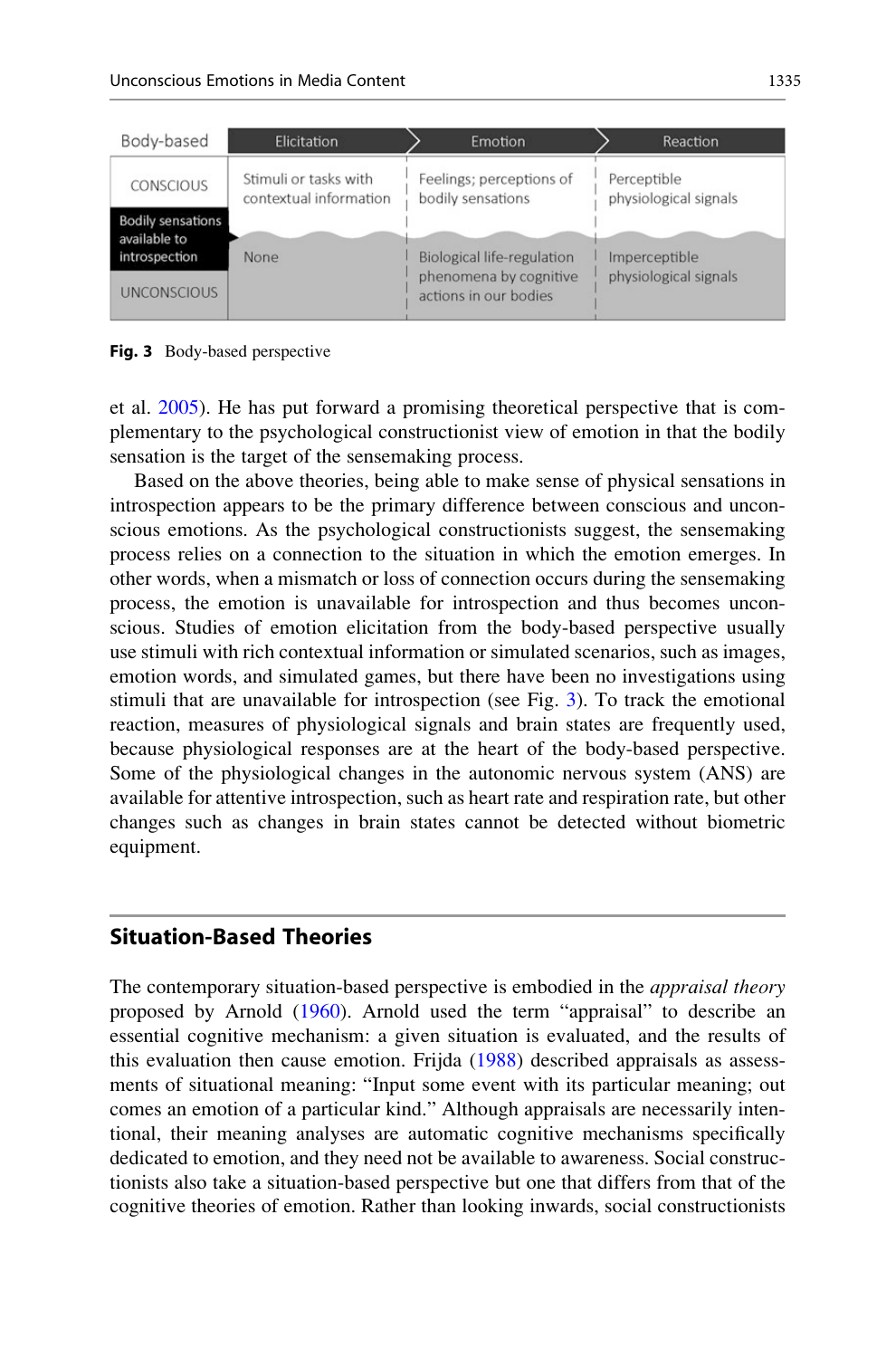treat emotions as cultural products whose meaning is based on learned social rules (Averill [1980\)](#page-25-0). Social constructionists emphasize the social functions of emotion and how social contexts cause one's emotional state. For them, cultures provide the content of the appraisals that form the basis of emotions, which are constructed within a culture to serve specific social purposes. Unlike the psychological constructionists who hold that emotions are socially related but not socially specific, social constructionists hold that culture plays a central role in the organization of emotions; they consider that emotions can be reduced to the social situation in which they occur (Gendron and Barrett [2009](#page-26-0)). Rather than considering emotion as an entity, social constructionists define emotion as a dynamic process that emerges while an individual is interacting with others within a given social context. They believe that emotions have a social function and that to understand emotions, one has to consider what a specific emotion accomplishes socially (Averill [1980](#page-25-0)). This is the fundamental distinction between these two constructionist views: for social constructionists, the target of the sensemaking process is the external social situation, whereas psychological constructionists regard bodily sensations as the target of the sensemaking process.

Taking a similar approach to appraisal theory, some social psychologists argued that emotion might also be inaccessible to the conscious. The concept of the adaptive unconscious (Wilson [2003\)](#page-28-0) was put forward. These authors regarded the sensemaking process as an inferential or self-attribution process by which an individual makes sense of a given situation in terms of his or her bodily sensations. Making inferences about the world is not always rational and intellectual; it may be intuitive, effortless, and adaptive (Gigerenzer [2007\)](#page-26-0). This inferential process can take place either consciously or unconsciously and cause conscious or unconscious emotion accordingly. Surprisingly, some empirical results have revealed that there can be differences between conscious and unconscious emotions related to a given situation (Schachter and Singer [1962](#page-27-0)). "The conscious system is quite sensitive to personal and cultural prescriptions about how one is supposed to feel... People might assume that their feelings conform to these prescriptions and fail to notice instances in which they do not" (Wilson [2004\)](#page-28-0). Although physical sensations are an important reference for the sensemaking process, the target of it appears to be the situation that the individual finds him- or herself.

According to the situation-based theories discussed above, the distinction between conscious and unconscious emotions is based on whether an individual is able consciously to identify the connection between his or her emotion and the given situation (see Fig. [4\)](#page-14-0). In terms of the unified structure in this review, the emotion elicitation process relies on the external situation, more specifically a social circumstance. As for the emotional reaction, like the evolutionary-based research on emotions, research in the situation-based tradition usually utilizes self-reports of preferences or decision-making tasks to capture conscious emotional responses, while physical behaviors are used as an index of unconscious emotion. This is probably because researchers with a situation-based perspective tend to use connections with the external world as the criterion for distinguishing conscious and unconscious emotion.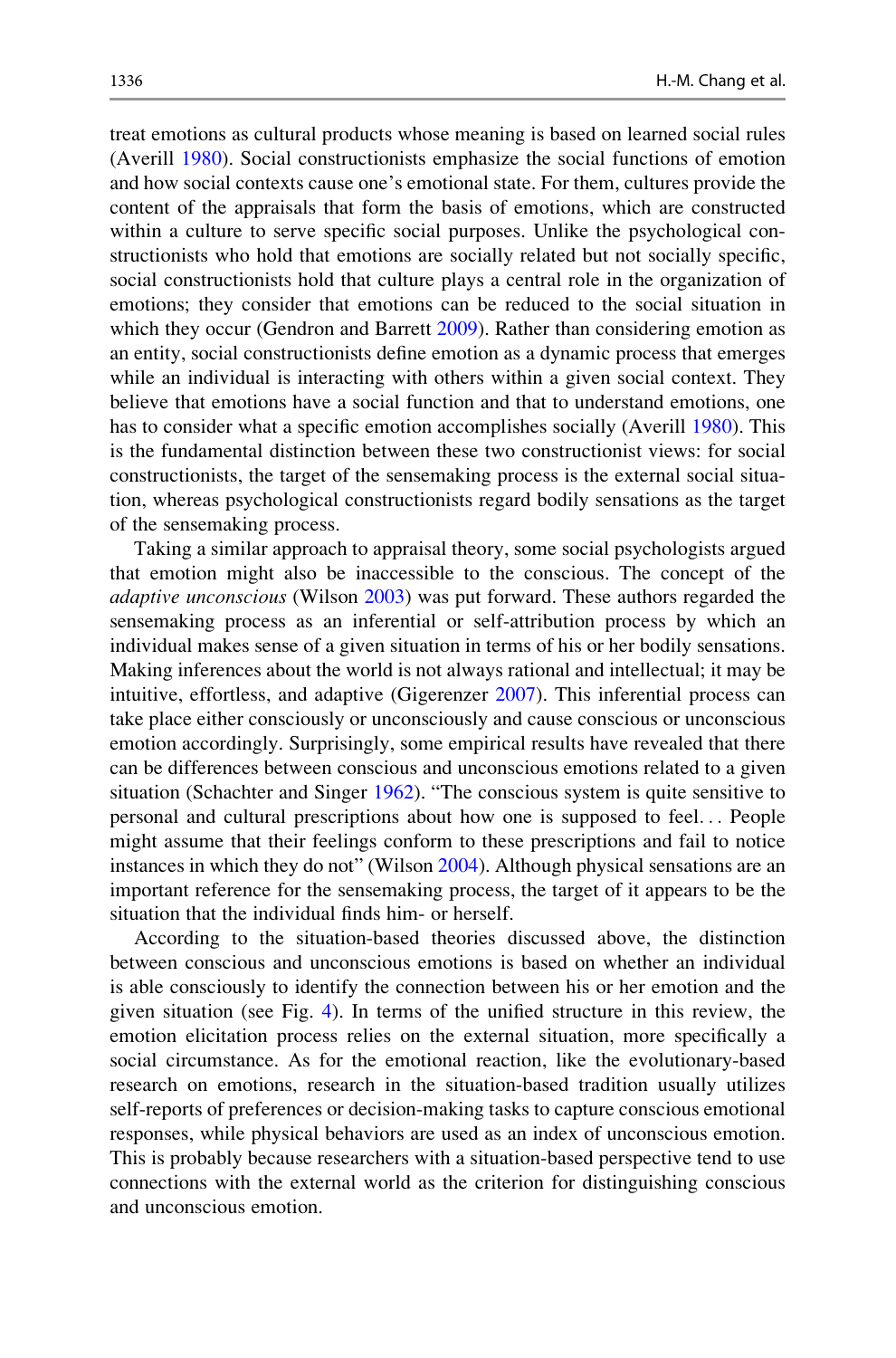<span id="page-14-0"></span>

| Situation-based                                    | <b>Elicitation</b>                             | Emotion                                          | Reaction                                            |
|----------------------------------------------------|------------------------------------------------|--------------------------------------------------|-----------------------------------------------------|
| <b>CONSCIOUS</b>                                   | • External situation<br>• Social circumstances | The results of the<br>appraisal of the situation | • Self-report<br>• Facial expression                |
| <b>Situations</b><br>available to<br>introspection | None                                           | or the social rules<br>Adaptive unconscious:     | • Physiological signals<br>Unintentional changes in |
| <b>UNCONSCIOUS</b>                                 |                                                | inferences about given<br>situations             | • Behavior<br>• Preference                          |

Fig. 4 Situation-based perspective

### Mind-Based Theories

Social psychologists place focus on groups and tend to look externally, to the situation for explanation, whereas the psychoanalytic tradition focuses on individuals and uses internal data to explain inward subjective experience (Chancer [2013\)](#page-25-0). The psychoanalytic tradition stands in opposition to mainstream psychological research; rather than trying to deconstruct emotions, it tends to approach human mind as a whole. In psychoanalytic theories, the unconscious mind is the primary source of psychological content, which is deeper than the conscious mind. Rather than looking for connections to the body or the environment, psychoanalytic theories seek for psychological meanings within the deeper levels of the human mind. The importance of the unconscious was first advocated by Freud ([1922\)](#page-26-0); in Freud's original model, the metaphor of the dark cave was applied to the human mind. He argued that the unconscious was a complex dynamic that suppressed primal desires, and these desires can only be represented as anxiety. Since mental content (memories, thoughts, and emotions) in the unconscious was assumed to be inaccessible to conscious introspection, Freud likened psychoanalysis to an archeological dig in which the psychological content of the unconscious would be uncovered (Wilson [2004](#page-28-0)). Freud assumed that emotions were the outlets for instinctual drives and that emotions emerged when the expression of these instinctual drives was blocked (Freud [1922](#page-26-0)). Emotions can be felt at the surface of the conscious; however, the cause of these emotions remains buried deep in the unconscious and unreachable for introspection.

The Freudian concept of the unconscious, although it is well known outside psychological science, has not been supported by empirical studies, but it continues to provide inspiration for research in the psychoanalytic tradition. In addition to Freud's concept of the individual unconscious, Jung [\(1959](#page-26-0)) proposed an unconscious specifically focused on the psychological content that was common to all human minds. Jung's interpretation of observational data from his patients was that there is a universal pattern to the psychological content of the mind that can only be expressed through symbolic content. Jung argued further that the universal pattern in the unconscious mind contained some contents and modes of behavior that are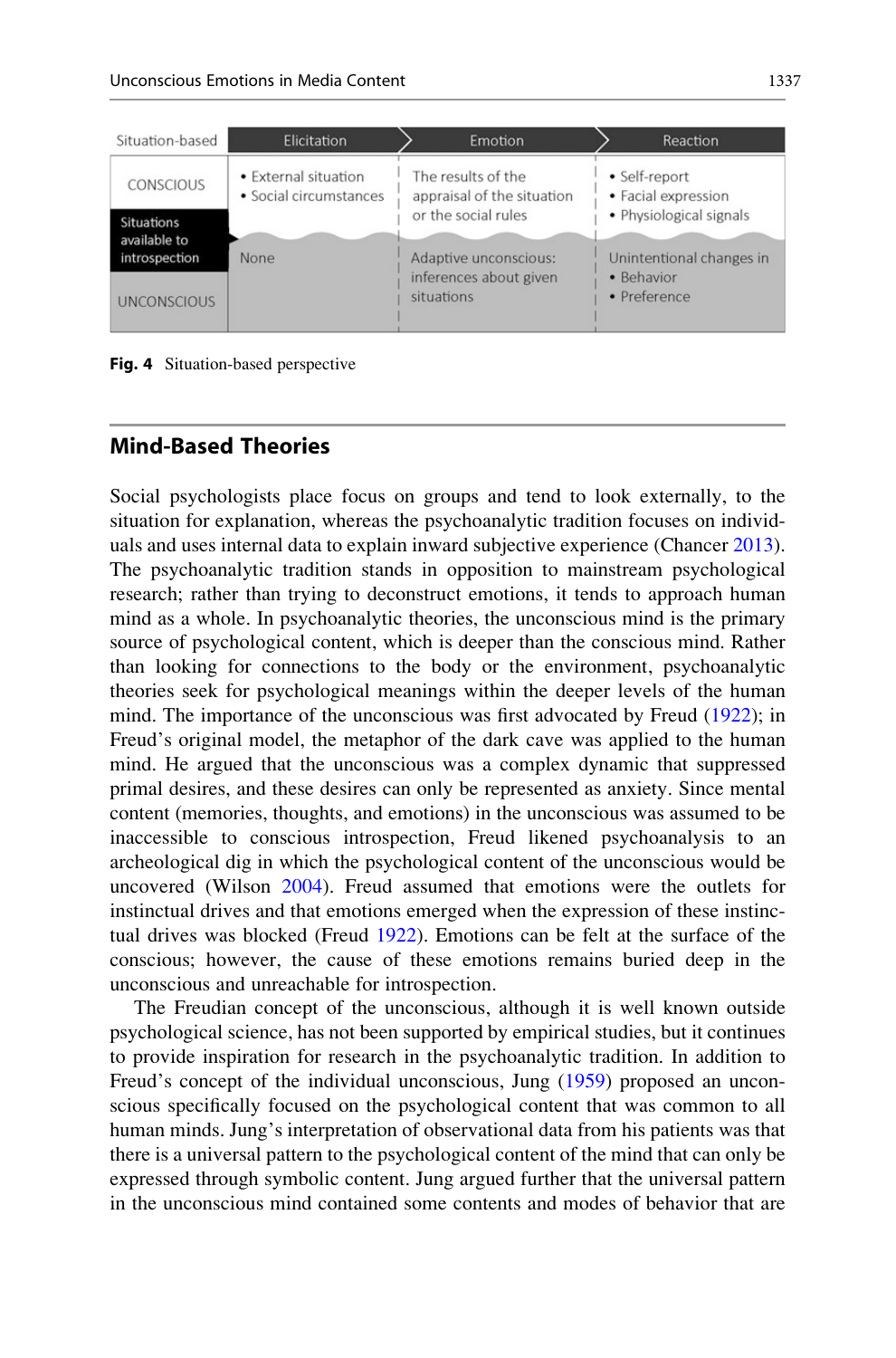| Mind-based                     | Elicitation                            | Emotion                                                        | Reaction                             |
|--------------------------------|----------------------------------------|----------------------------------------------------------------|--------------------------------------|
| <b>CONSCIOUS</b>               | Guided imagery or<br>association tests | Outlets for instinctual drives                                 | • Self-report<br>• Facial expression |
| Mental content<br>available to |                                        |                                                                | · Behavior                           |
| introspection                  | None                                   | • Personal mental content                                      | Analysis of the symbolic             |
| <b>UNCONSCIOUS</b>             |                                        | (memories, complex)<br>• Archetypal psychological<br>substrate | meaning of the individual<br>data    |

Fig. 5 Mind-based perspective

identical in all human beings and thus constituted the common psychological substrate of a universal nature that is present in every individual. All human beings, sharing essentially the same biological equipment (e.g., the brain and the central nervous system), would show a tendency to perceive common meanings embodied in symbolic content at an unconscious level. Jung's theory has been used for analyzing media content, especially movies (Chang et al. [2013](#page-25-0)). Although psychoanalysis has often been criticized for the unfalsifiability of its hypotheses because it relies largely on the interpretation of the symbolic meaning of individual data, there has recently been new interest in psychoanalytic theories in neuroscience; surprisingly, new evidence has been found in neuroscience to support some psychoanalytic hypotheses (Shevrin et al. [2013\)](#page-27-0).

Since the psychological content of the unconscious mind cannot be directly accessed or described, the psychoanalytic tradition usually utilizes meaning analysis of its symbolic content expressed in different ways by individuals (e.g., association tests and guided imagery). Nevertheless, it is clear that the source of emotion activation is psychological content within the mind (see Fig. 5). The key distinction between conscious and unconscious emotion is whether the individual can make sense of his or her psychological content (e.g., thoughts and memories) at a conscious level. Conscious emotions are directly available for introspection because individuals can recognize their psychological content, whereas unconscious emotion can only be expressed indirectly through symbolic content that seems irrelevant or irrational but is implicitly associated with previous life events.

Instead of eliciting specific emotions by providing specific situations or preselected stimuli, the psychoanalytic tradition applies a different approach, using techniques that allow subjects to relax and respond freely to the guiding cues or symbolic content in a task. This is probably because many psychoanalytic theories are developed in clinical and therapeutic practice. The psychoanalytic tradition uses the analysis of the symbolic meanings of the data provided by the subject to infer emotional reactions. These data usually are not directly informative about emotions but are a rich source of information that is interpreted by the facilitator on the basis of his or her experience. Measuring emotion in psychoanalytic research is challenging by its nature because the cause of certain emotions is related to personal life events and difficult to justify.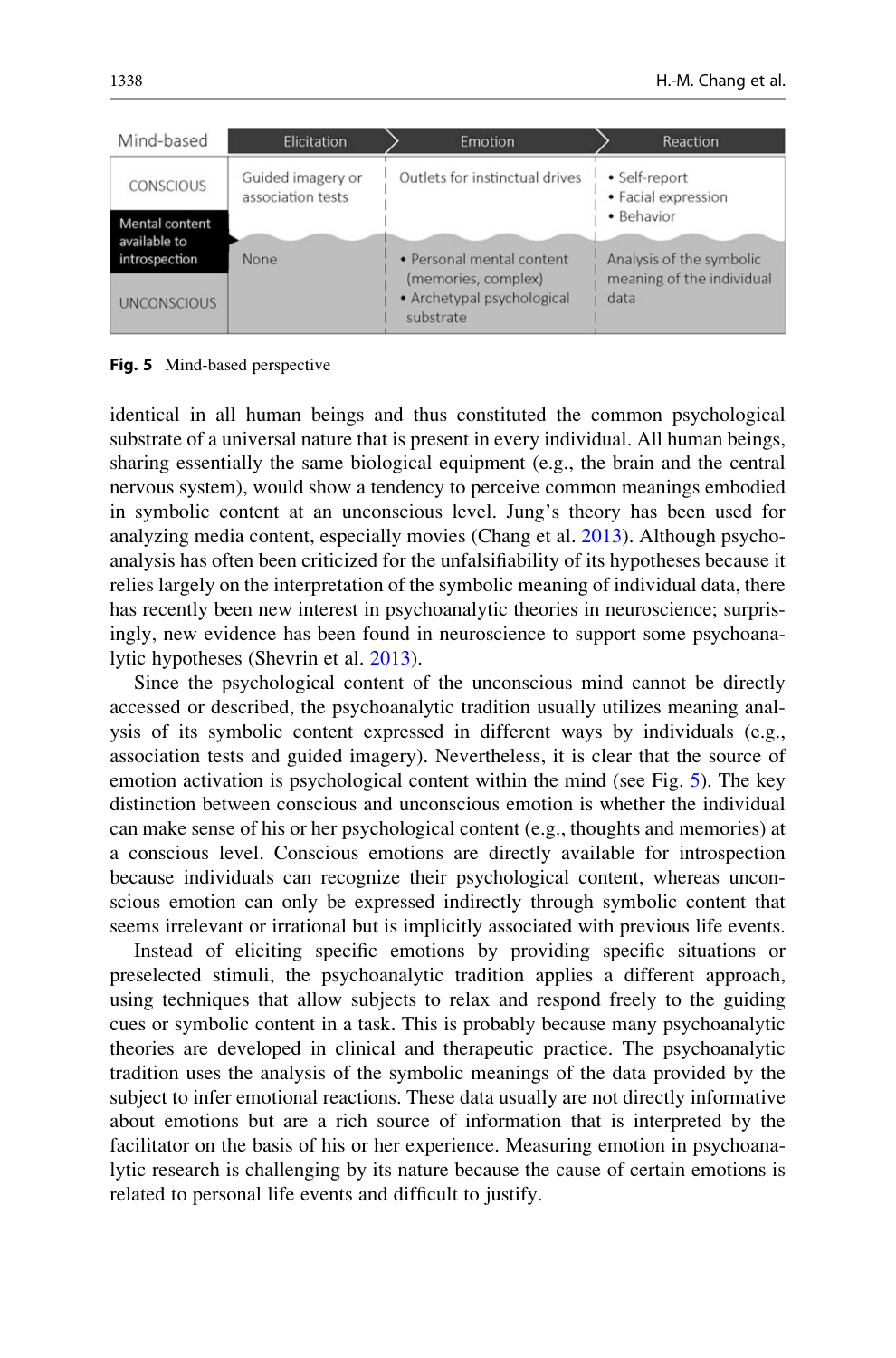### Models of Emotion

The above four perspectives represent four different metaphysical hypotheses about the nature of emotion. This section provides a review of models of emotion that are widely accepted and often used in other fields of study. Models of emotion are generalized from emotion theories to allow all kinds of emotional qualities to be classified and conceptualized in a more concrete way. Therefore, models of emotion are considered as *direct* representations, in that they have been developed as a kind of operational definition that can be applied directly for practical uses, for example, emotion recognition for video game play.

## Discrete and Dimensional Models of Emotion

Psychological models of emotion are mainly based on two views of emotion. The first view holds that emotions are discrete and fundamentally distinct constructs, while the alternative view is that emotions can be represented dimensionally. Some researchers have combined these two perspectives to provide an integrated view (Hamann [2012](#page-26-0)). It appears that these two models both have advantages and disadvantages in terms of context of use in research.

The discrete model of emotion proposes that there are a limited number of distinct types of emotion, each with characteristic properties (Barrett et al. [2007\)](#page-25-0). This model was originally inspired by one of the evolution-based perspective theories – the basic emotion theory. In accordance with the assumption of this theory, the discrete representation of emotion encompasses a limited number of basic emotions (i.e., happiness, sadness, anger, fear, and disgust) that are universal, biologically inherited, and unique so that each class of discrete emotion has a distinctive physiological and neural profile. Other emotions are either conceptualized as blends of the basic emotions (e.g., contempt is a blend of anger and disgust) or given a different status (e.g., shame is a complex social emotion). The discrete emotion model is mainly characterized by its reliance on linguistic forms. Emotional words such as "anger" are universally understandable references to the corresponding emotional qualities. This aspect of the model has drawn criticism from other researchers for the way in which it confuses the nature of emotion and global terms for labeling emotions (Barrett [2006b](#page-25-0)). It is also claimed that this model does not make clear predictions on the eliciting conditions for discrete emotions (e.g., the behaviors associated with fear can range from freezing to vigilance to flight, instead of a one-on-one relationship), which has implications for its predictive validity. Moreover, the defining criteria for basic and nonbasic emotions are also unclear.

Unlike the taxonomic approach of the discrete emotion model, the dimensional model of emotion is based on the idea that emotions can be described by several independent and meaningful dimensions (Russell [1979\)](#page-27-0). The current version of dimensional model, known as the circumplex model, makes two primary dimensions: "unpleasant–pleasant" (valence) and "activation–deactivation" (arousal) as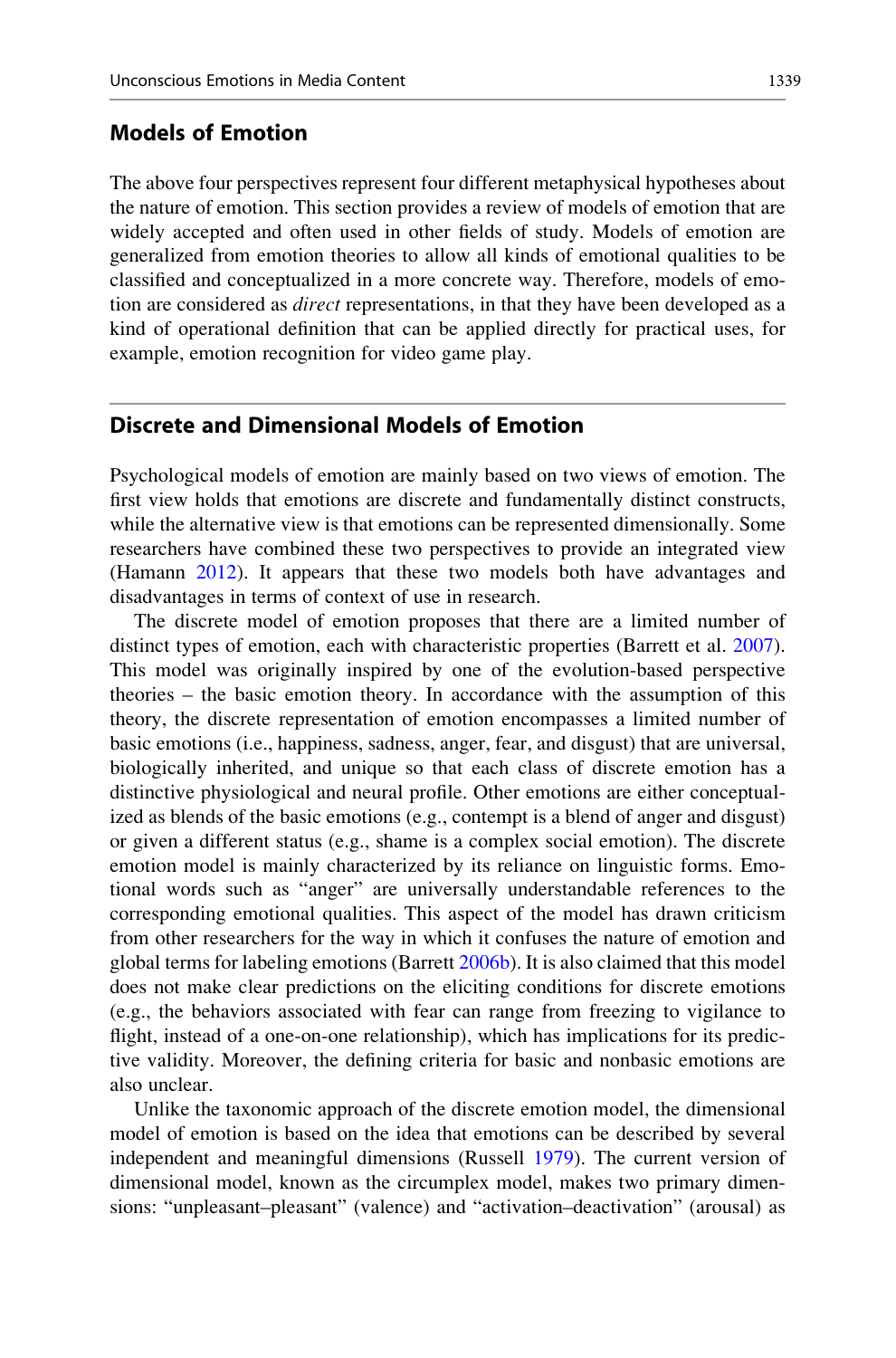the core affect. The exact nature of the dimensions and the existence of a circumplex distribution of central emotional states have been debated. Core affect is defined as "the most elementary consciously accessible affective feelings (and their neurophysiological counterparts) that need not be directed at anything" (Russell and Barrett [1999](#page-27-0)); different prototypical emotional episodes or distinct emotions induced by specific objects can therefore be represented by a combination of the two dimensions. Some researchers have proposed the inclusion of a third, less prominent dimension "in control–dominated" (dominance) (Lang et al. [2008\)](#page-27-0) to distinguish emotions that are in almost the same position in two-dimensional affective space, e.g., anger and fear. There are a number of drawbacks to dimensional theories, such as the absence of attempts to predict theoretically the determinants of differences between emotions and the lack of an explanatory mechanism that predicts response patterning. Moreover, not all researchers agree on the number and nature of dimensions needed in a framework for classifying emotion.

## Building Models with Physiological Signals

Physiological signals are important indirect representations of emotion because they are tightly bound to emotional reactions. Observations of physiological activations in the autonomous nervous system enable researchers to identify and label corresponding psychological states. Psychophysiological instruments have the advantage of being language independent and can be used with individuals from different cultural backgrounds, and individuals do not need to be interrupted with questions during measurement. It has also been suggested that physiological observations could be used to identify unconscious emotional states that are inaccessible through introspective reports (Fairclough [2009](#page-26-0)). Recent years have seen growing trends toward the application of machine learning techniques for training predictive models of classification based on data obtained from physiological signals. These predictive models can also be considered as a kind of representational model of the emotional responses induced by given classes of affective stimuli, i.e., emotion profiles. However, unlike the discrete model and the dimensional model, which both have meaningful classification rules, a predictive model is a "black box" with parameters that it is difficult to relate to psychological concepts (Fairclough [2009\)](#page-26-0). The classification rate of the predictive model only reflects the homogeneity of the stimuli in each category and the physiological heterogeneity of the groups of responses. Although a considerable body of research has attempted to relate physiological signals to meaningful classification rules such as those used by the discrete and dimensional models, the results obtained of empirical studies still lack consistency, and the variation in results is difficult to explain (Kreibig [2010\)](#page-27-0). What researchers may find more psychologically meaningful is the classification of the affective stimuli that serve to elicit emotion in the unified structure. Many researchers training predictive models strive to achieve a higher recognition rate; developing a well-classified collection of affective stimuli is equally important but has often been overlooked.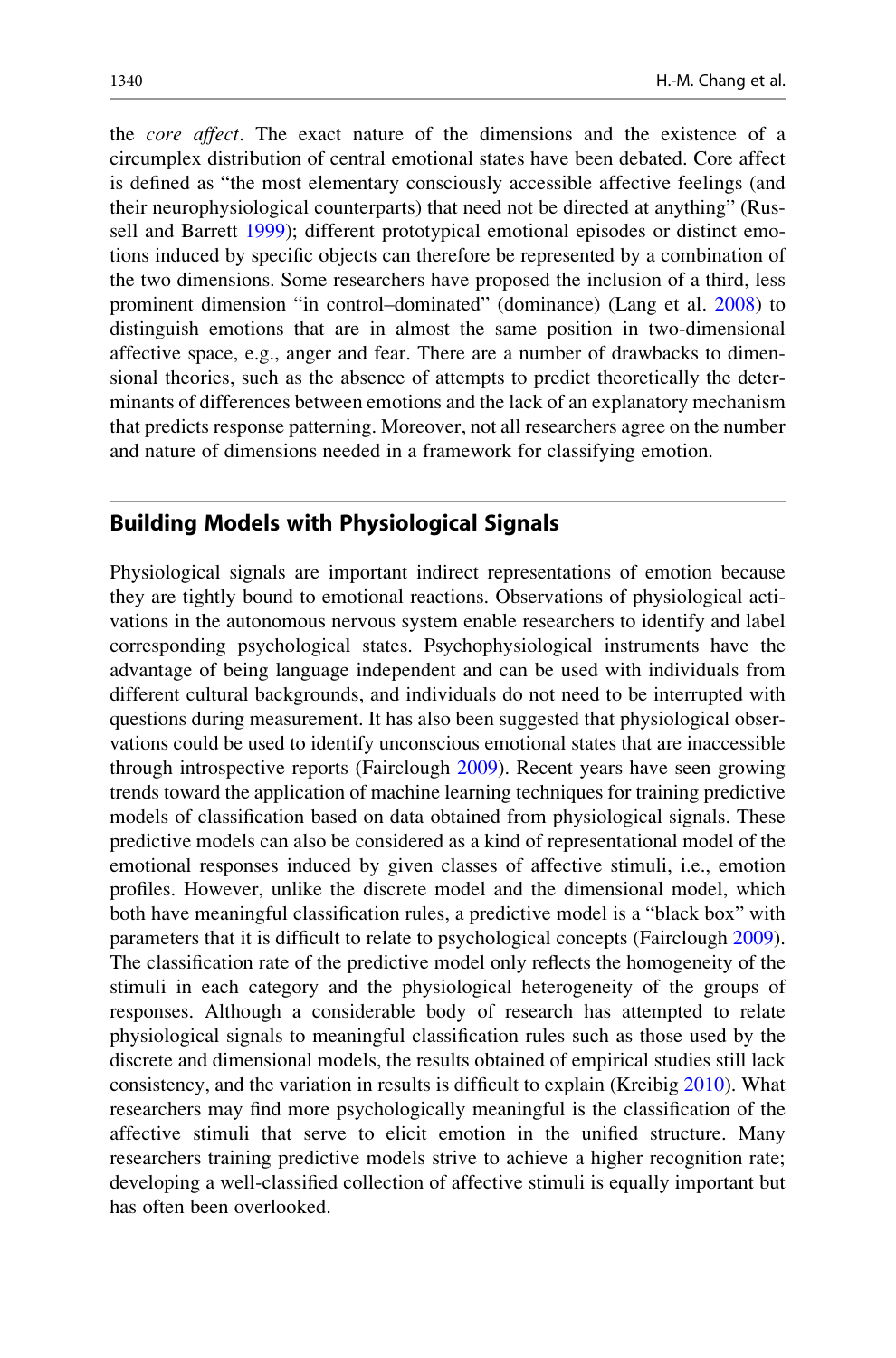The discrete and the dimensional models have probably gained widespread acceptance because they come close to the folk psychological understanding of emotion, the way in which individuals consciously recognize their own emotional states. However, these two models do not take into account the possibility that emotion may be unconscious. Even if unconscious emotions were to exist, it is unclear that one could simply add one more dimension termed "conscious–unconscious" to the existing dimensional models as it has not yet been confirmed that unconscious emotions and conscious emotions are homologous (e.g., do unconscious joy and conscious joy have the same quality of joy?). Researchers can use physiological signals as the basis for an alternative model of emotion because the modeling algorithms do not have psychological meanings. The model derived from physiological signals can only be interpreted on the basis of the psychological meaning of the classification of the affective stimuli used for emotion elicitation.

#### Measures of Emotion

The most common method of measuring emotion in empirical studies is self-report techniques: subjects report their emotional states using introspection. In the case of conscious emotion, most researchers have considered introspective judgments about emotional feelings to be fundamentally valid or correct because it is assumed that human beings are capable of conceptualizing their own emotions in a universally recognized way. Although it is recognized that there are some cultural differences, the expression and interpretation of emotions is considered to be universal at a certain level. Empirical studies have also indicated that self-reports of emotion are likely to be more reliable than other measures although they are limited in some conditions. For example, some people may be unaware of or incapable of reporting their emotional feelings. The Self-Assessment Manikin (SAM) was based on the dimensional model; it was developed by mapping three meaningful dimensions – valence, arousal, and dominance – to Likert scales (Bradley and Lang [1994](#page-25-0)). Although some researchers have raised concerns about the validity of self-reports of emotions, the SAM scale has been proved effective and is widely used in several research domains. However, self-report techniques are less effective for capturing unconscious emotions because unconscious emotions are unavailable for introspection. To address this, cognitive science has seen an increase in the use of indirect indicators to assess a larger range of human emotions.

As discussed in the section of models of emotion, physiological measures are the most commonly used indirect measures of emotion due to the fact that certain physiological changes coincide with the appearance of specific emotions. Biosensors have proved a powerful tool and have allowed researchers to monitor almost exhaustively the physiological activities of human body in a convenient way. Physiological measurement offers several advantages: emotional experiences can be monitored continuously, physiological signs are not language – or memory – dependent, and the measurement process does not interfere with the emotional experience. Using physiological signals also allows researchers to utilize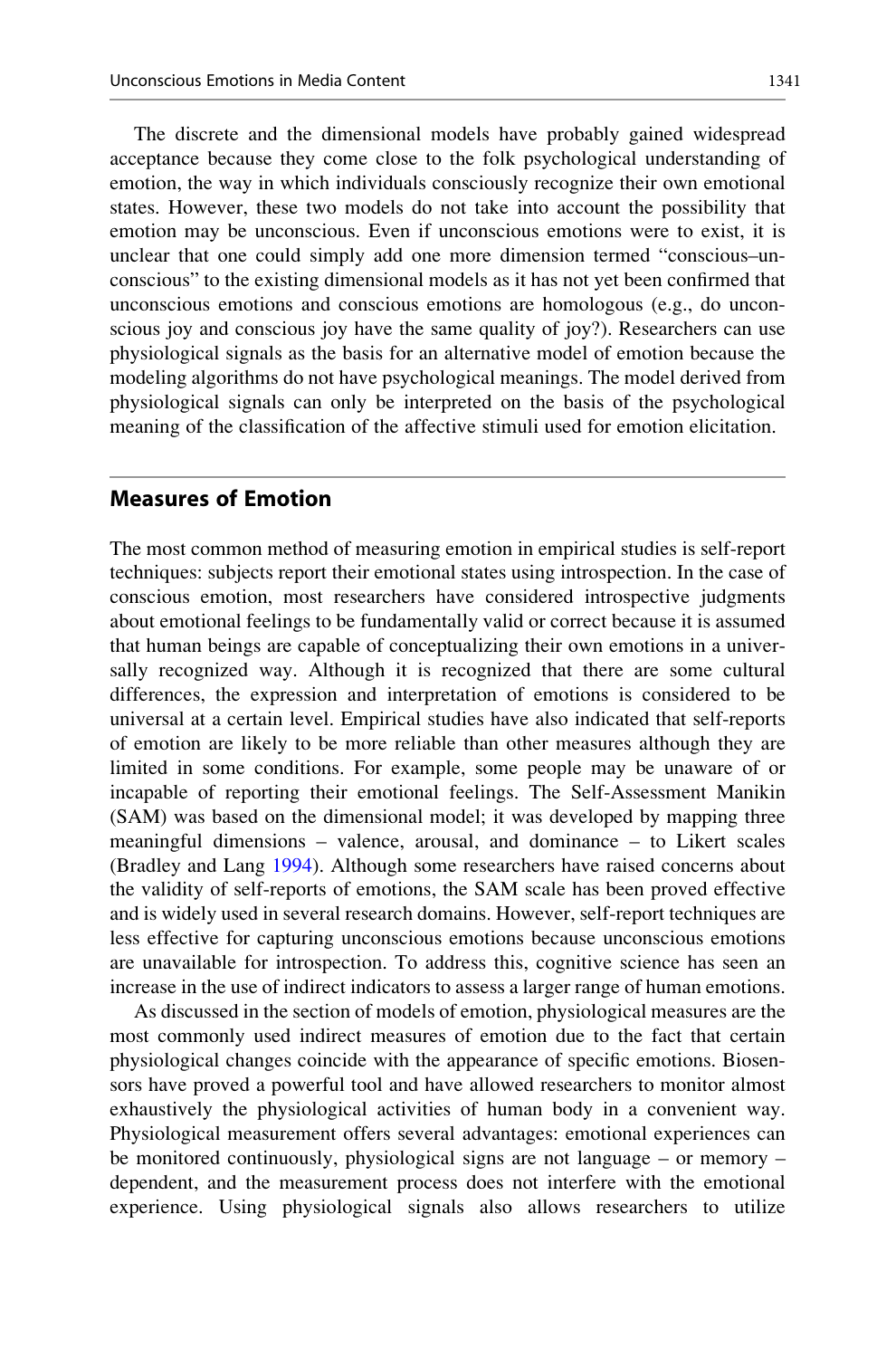computational algorithms to build models of psychological events (Fairclough [2009\)](#page-26-0). A computational model obtained using this approach can be used directly for emotion recognition in practical applications (i.e., make predictions about emotion recognition). Advances in computational algorithms have enabled researchers to keep improving the quality of models based on the same data. Although psychophysiological measurements seem to offer several advantages, some limitations should be noted. Firstly, physiological measurements relate to a broad range of cognitive and affective activities as well as emotional reactions. The extraction of useful information from physiological data is not as intuitive as direct representational methods. Most psychophysiological approaches use supervised classification methods based on introspective judgments about emotional states. In dealing with unconscious emotions, i.e., emotions that are unavailable for introspection, researchers have to consider the risk of falling into epistemological traps when interpreting physiological data (i.e., does the measure index the emotion it is assumed to be related to?). Secondly, previous studies have demonstrated recognition accuracy for various sets of emotions ranging from 30 % to 90 % across different experimental settings (Novak et al. [2012](#page-27-0)). It appears that physiological responses are influenced not solely by psychological and affective stimuli but by diverse factors such as physical activity, ambient temperature, and individual physiological differences.

Rather than physiological measurements, social psychologists usually look into the changes in behavior, attitude, preference, and decision-making. The social psychological approach has a long history and is widely used in several research domains; it is particularly important in behavioral science. The advantage of this approach is that changes in social psychological measure are intrinsically meaningful, unlike physiological changes. Results are usually self-explanatory and can be interpreted intuitively. The key to this approach is experimental design and inference. Because the social psychological approach focuses specifically on changes, the experimental design must consider the baseline from which changes are to be measured. It is difficult to define a baseline because this leads to a debate on the nature of emotion (e.g., discrete vs. dimensional). Furthermore, because there is not a simple one-to-one causal mapping between behavior and emotion, it is hard to infer the exact emotional cause of a specific behavioral change (e.g., fear and anger both may cause the behavior of fighting). The context and the motivation for the experimental task are also critical factors as they may affect how subjects understand and perform the tasks. This means that data obtained using this approach is usually only valid in the given context and interpretations cannot be generalized.

To obtain data on emotional experiences, the psychoanalytic tradition focuses on the symbolic meaning of the content generated by clients in imagery tasks. Jung [\(1959](#page-26-0)) claimed that there is inborn psychological substrate embedded in every human's unconscious mind which cannot be directly accessed or described by the conscious. However, this substrate – which he called archetypes – can be manifested through symbolic content in various forms. The concept of archetypes, although not all psychoanalysts accept it, was the basis of the symbolic tradition in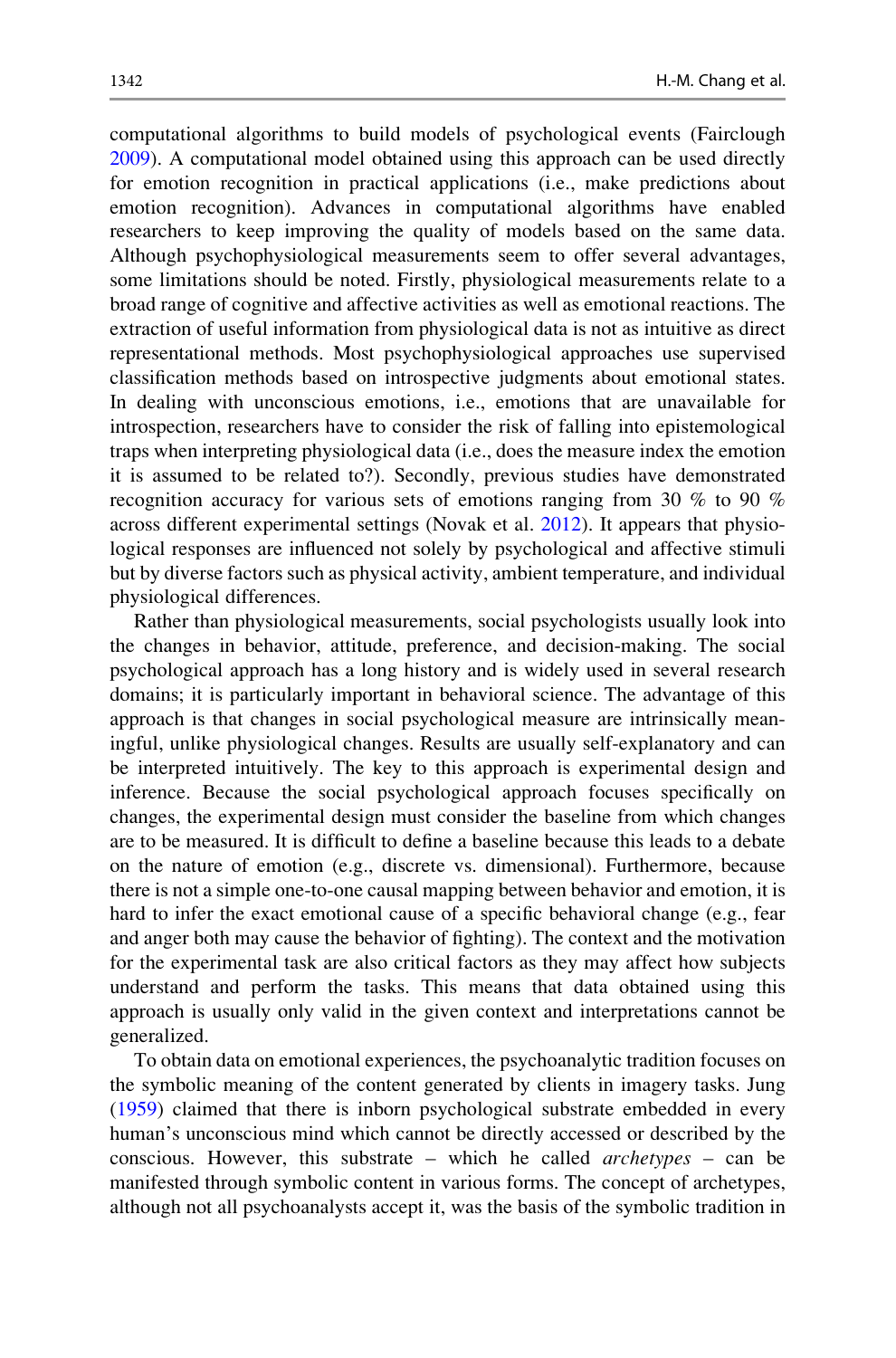psychoanalysis. Within the symbolic tradition, many therapeutic techniques were developed to help clients express their emotional feelings indirectly by guided construction of imagery or association tasks using specific stimulus words, graphics, or objects. For example, the guided affective imagery (GAI) technique uses a narrative script to guide the client and a set of imagery targets such as meadows, trees, and houses as cues to enable clients to indirectly express their emotions (Leuner [1969](#page-27-0)). The psychoanalytic approach differs from mainstream psychological approaches in that it takes a bottom-up approach. Rather than inducing and recognizing predefined emotions such as joy and sadness, psychoanalysts tend to pose a neutral scenario and observe how people generate symbolic content related to it to express their emotions implicitly. This approach requires that the subject be deeply relaxed (e.g., hypnotized) to facilitate the emergence of unconscious emotions. While the subjective nature of this approach is often criticized by scientific positivists, there is some empirical evidence for the therapeutic efficacy of the psychoanalytical approach (Shedler [2010\)](#page-27-0).

#### An Integrated Overview of Unconscious Emotion

According to the above four theoretical perspectives and various representations of emotion, a theoretical overview of emotion research is provided (see Fig. [6\)](#page-21-0). In general, emotion research encompasses three complementary building blocks: theories, models, and measures of emotion. Although these three building blocks share some common ground, they reflect differences in scientific aims and diverse research questions. These three building blocks form a "triangulation" of emotion research (for more discussions about triangulation, see (Moran-Ellis [2006\)](#page-27-0)). They are mutually constraining yet also support each other. When a theoretical perspective is proposed to explain the underlying mechanisms of emotion, researchers can conduct empirical studies to assess the validity of the theory using various measures. On the other hand, data collected from different measures may also be useful for developing new models and theories. While theoretical perspectives concentrate on the ontology and functionality of emotion, models of emotion are intended exhaustively to describe and classify all possible emotions. When it comes to unconscious emotion, it is important to reconsider which theoretical perspective, model, and measures can be used to confirm or refute the existence of this phenomenon and interpret experimental results without falling into epistemological traps.

## Research into Unconscious Emotions in Media Content

Human experience has been promoted to a new research agenda in recent years (Hassenzahl and Tractinsky [2006\)](#page-26-0). Considering media content as information that flows continuously through the audience's mind, the emotional experiences that arise along with the story are of great interests to researchers in related fields.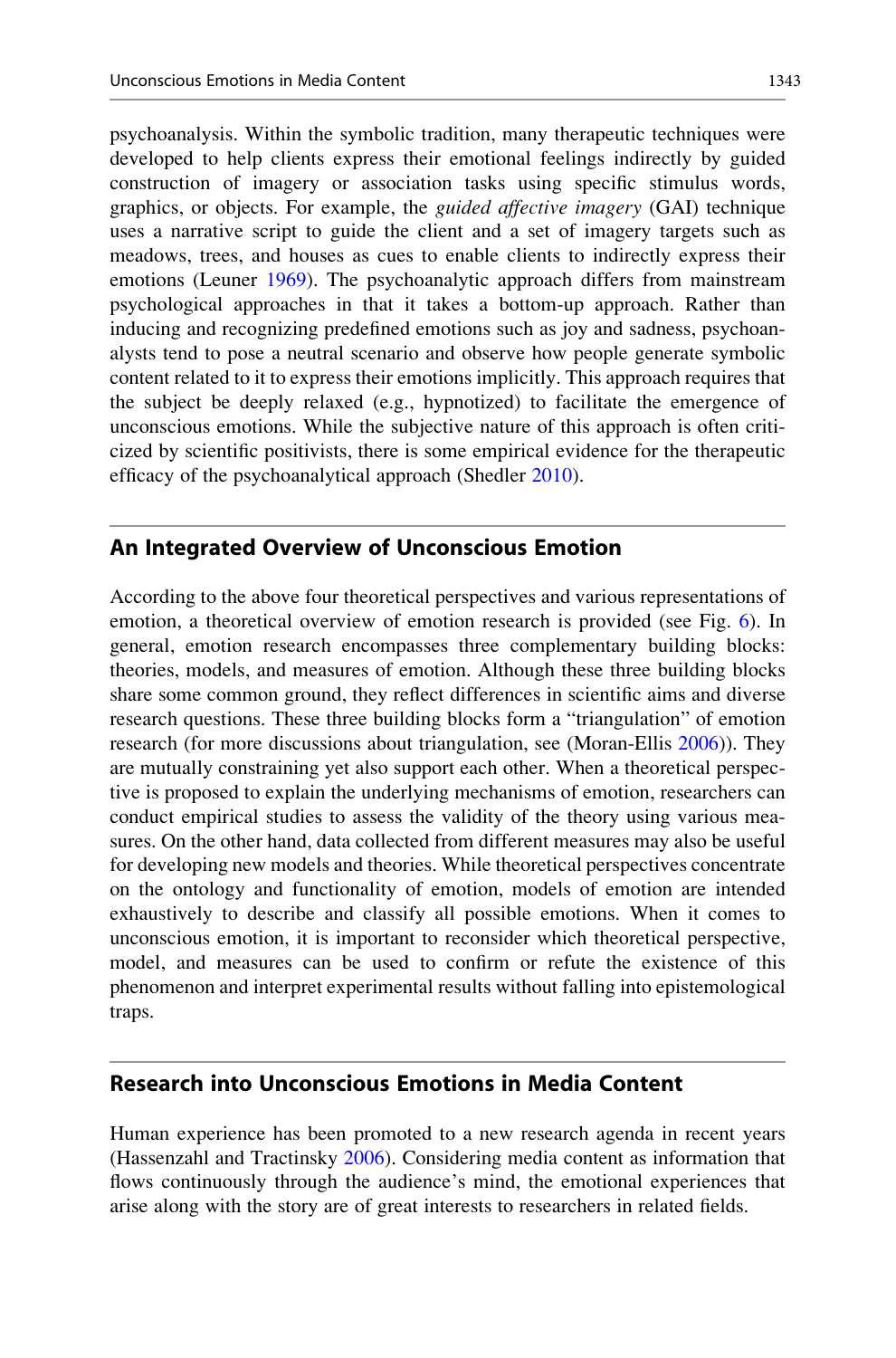<span id="page-21-0"></span>

Fig. 6 An integrated overview of emotion research. Thick arrows represent relationships among the three building blocks; *thin lines* represent approaches that are often used in mainstream research on emotions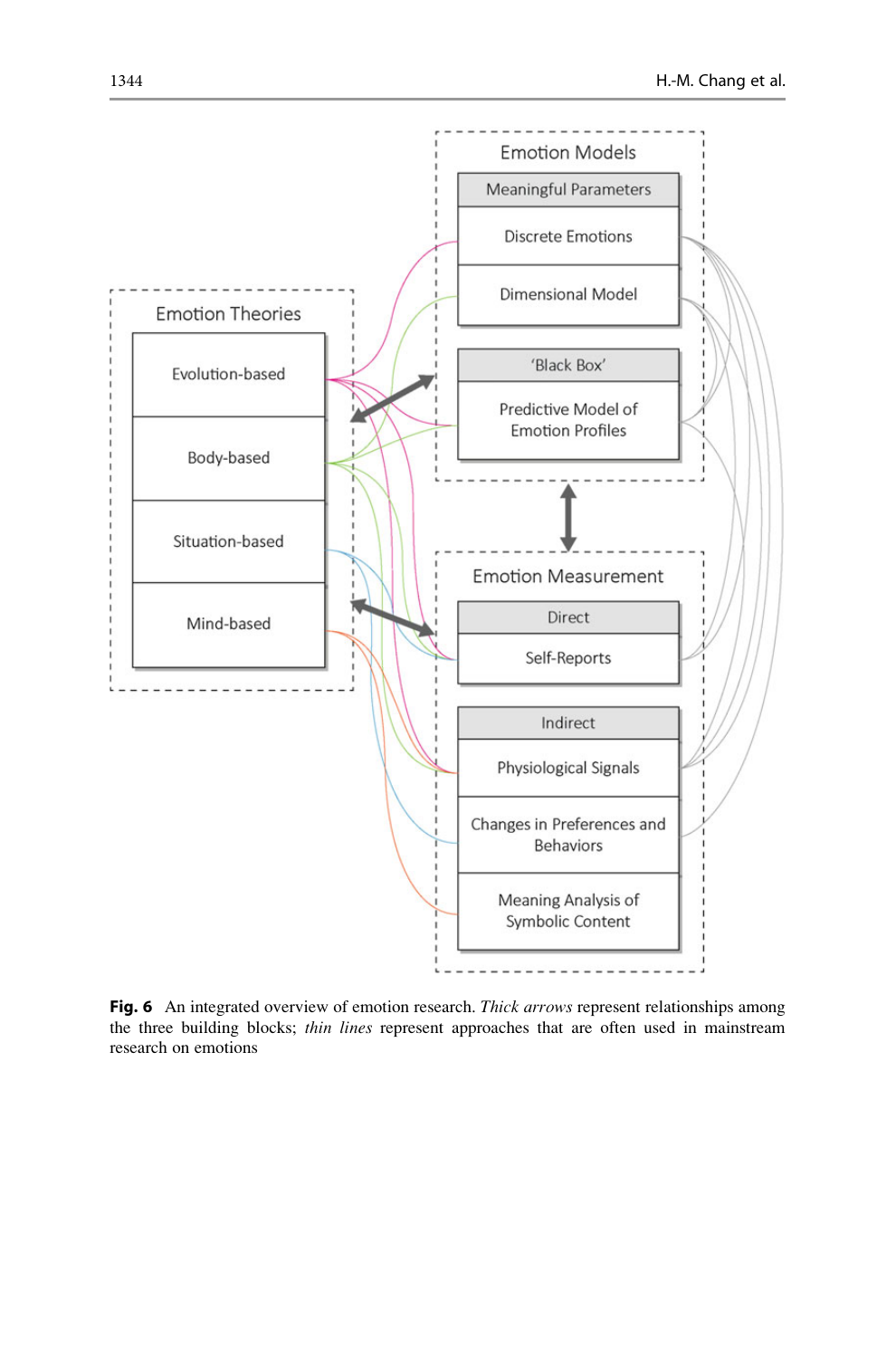Media content stimulates the process of meaning making and the emergence of emotional experiences. A traditional view toward the relationship between the audience and the media is similar to an input–output mechanical process. From this perspective, emotional experiences are nothing more than the outcome of the viewing experience. In recent years, researchers have made considerable progress moving from passive viewing experiences to a multimodal interaction that takes into account affective states of the audience. Various applications of physiological technology are employed to measure and recognize human emotion, so that digital media systems are empowered to react not only to the audience's conscious behaviors but also to their affective states (Chang et al. [2014a](#page-26-0)). A nice example of new paradigms for applying affective computing in developing digital media is enactive media (Tikka [2010\)](#page-28-0). The theoretical foundation of the idea originates from enactivism in cognitive science, which takes a "groundless" stance that resists the mind–body dualism, and argues that the mind, body, and world are interrelated and interdependent (Varela et al. [1992](#page-28-0)). Extending enactivism to the cinema experience, cinema is considered as a metaphorical externalization of embodied mind; the audience's mind and the image of the cinema emerge and interplay with and within each other. The audience and the cinema have to be put together into a systematic context that mutually and continuously creates its own meaning.

In the view of enactivism, meaning making is an automated process, and the emotional experiences can be seen as its representation of the interaction between the mind and the story (Chang et al.  $2014a$ ). In order to study the relationship between emotion and the media content, the storyline of the media content plays the key role in structuring the whole emotional experience. In the field of mythology, considerable efforts have been devoted to the study of universal storyline across various cultures and religions (Campbell [1973](#page-25-0); Propp [1984](#page-27-0)). This knowledge has been used in screenwriting in today's screenwriting (Field [1984](#page-26-0); McKee [1997](#page-27-0)) and has inspired the making of numerous classic movies, such as the Star War series (Tiffin [1999\)](#page-27-0).

Since the structure of stories is suggested to be universal to a certain level, research into the emotional experiences built upon this storyline is thus a promising direction to proceed. This typical kind of experience was called "archetypal experience," and evidence has suggested that it introduces unique physiological patterns that can be recognized with significance (Ivonin et al. [2015](#page-26-0)). While the preliminary findings are promising, various genres of movies are yet to be studied. While Hollywood movies are globally well known, Bollywood movies created its own genre and are getting more popular in recent years, especially in Asia and other regions. They provide a great resource for this research direction and might lead to interesting findings.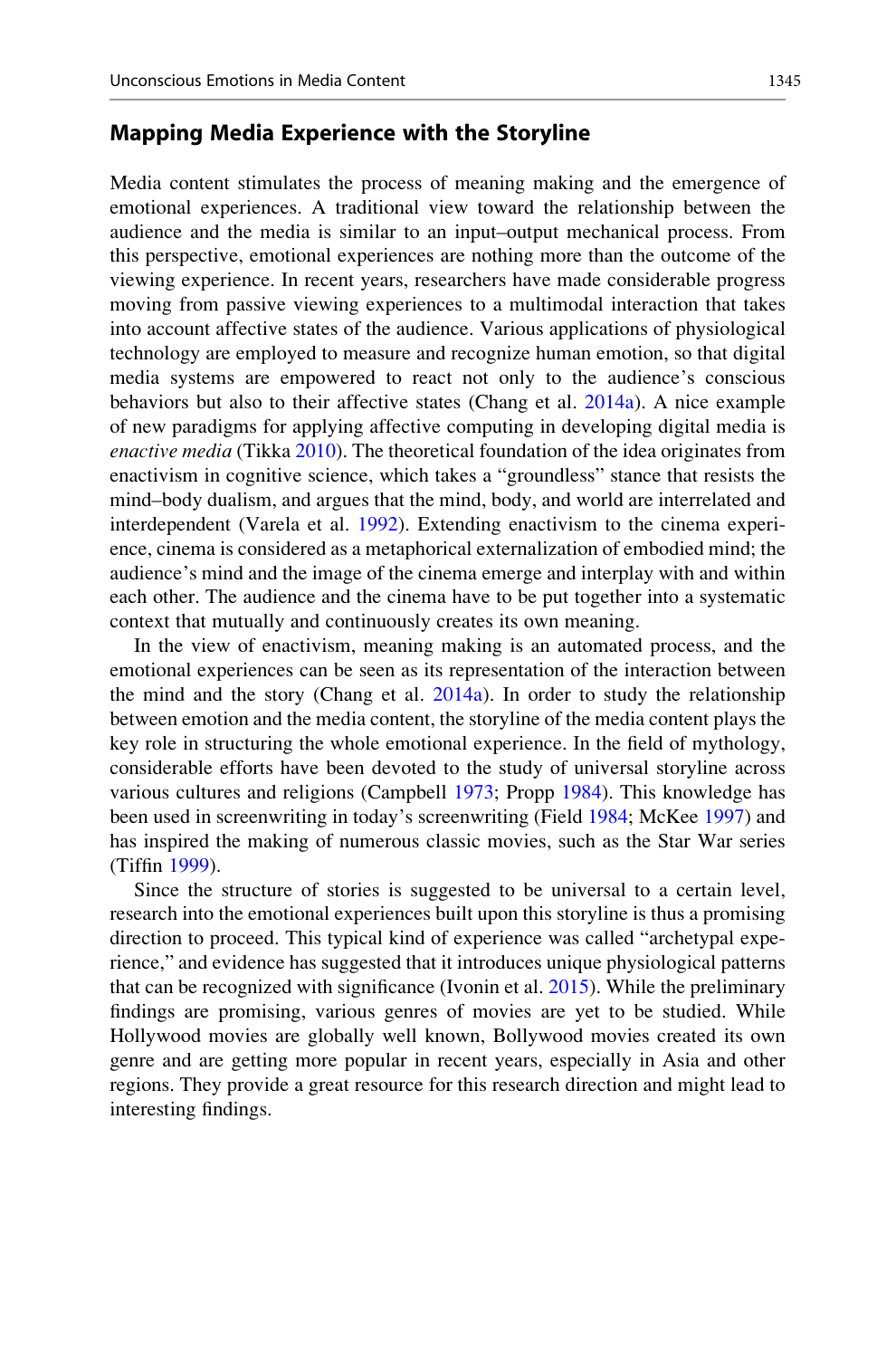## Potential Challenges and Promising Approaches

Regarding the unconscious emotions in media content, some preliminary studies have revealed that specific narratives in media content would induce unique physiological patterns while the audience is unaware of it (Ivonin et al. [2013](#page-26-0), [2014,](#page-26-0) [2015](#page-26-0); Chang et al. [2014b\)](#page-26-0). It is promising to explore further with this direction. For example, how could media content influence the audience's attitude, preference, decision-making, and goal setting? Are these effects conscious or unconscious? Numbers of interesting research topics are worthy researching. In order to take the initiative, it is necessary to point out below the potential challenges and outline some promising approaches that could be used in future studies of unconscious emotion in media content.

The first challenge that researchers encounter is the choice of guiding theory or model for future empirical research. As illustrated earlier, the existing theories represent four complementary perspectives about emotion (i.e., the brain, body, situation, and mind). There are considerable overlaps between them, and none can be excluded from a discussion of emotion. Rather than seeing these four theoretical perspectives as conflicting conceptualizations, it is better to consider them as different epistemological approaches to the same phenomena and look for evidence that might lead to new theories and models. As some researchers have pointed out, there are limits to behaviorist explanations of psychological phenomena, and it is time to look for new paradigms in psychology (Kohler [2010\)](#page-26-0). Given that the existing theories of emotion have been well researched, it might be useful to explore human emotions using an integrated approach. Several new ideas have been proposed. For example, an integrated approach based on the "extended mind" considered the environment as an extension of the mind (Clark and Chalmers [1998\)](#page-26-0); thus as individuals change the environment, they are also changing how they experience the world. However, these new theoretical approaches are more like philosophical propositions rather than predictive, explanatory theories. There is a long way to go before they can form the basis of empirical, scientific studies. When it comes to the concept of unconscious emotion, the real challenge is not proving it exists, but providing a good explanatory account of the experimental data to improve current theory in this area.

The other critical challenge is a reevaluation of the basis of measurements of emotion. Because self-reports have been considered the most valid measure of conscious emotion, many studies have regarded the results of introspection as a fundamentally true account of experienced emotions. The accuracy of self-reports relies on their direct relationship with individual emotional experience; all the other measures are indirect and inferential. Unfortunately, these effective measures are unsuitable for assessing unconscious emotion because by definition unconscious emotions only take place below the threshold of introspection. It is epistemologically impossible to assess unconscious emotions through direct measures, which means that there is no easy foundation for models and theories. Since unconscious emotion cannot be accessed directly, it is necessary to use indirect measures. It should also be noted that conscious and unconscious emotions are interrelated and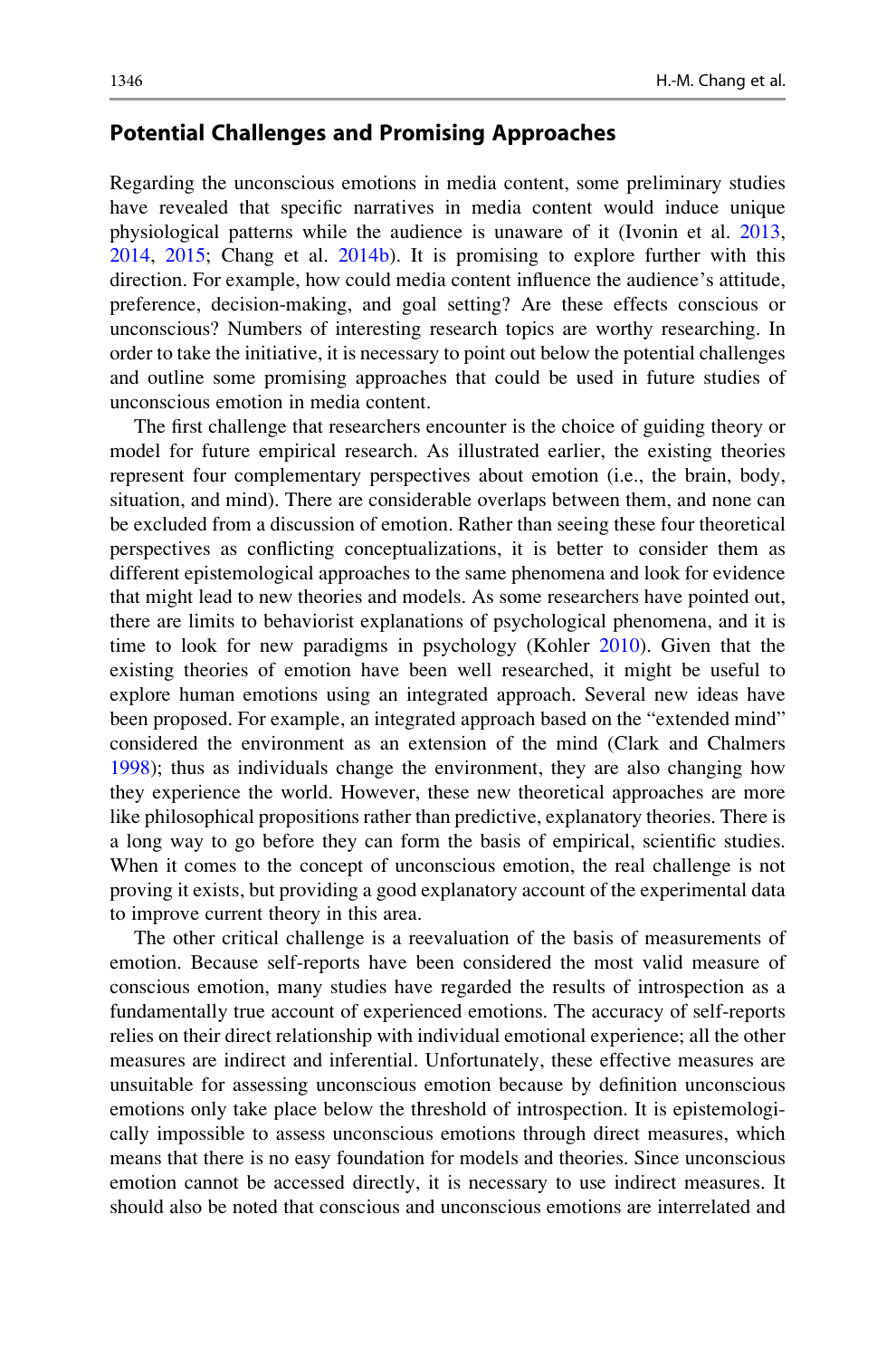may coexist in most cases (Reingold and Merikle [1990](#page-27-0)). To extract information about unconscious emotion from the overall emotional experience appears to be the most difficult task of all. Recent years have growth in the use of mixed-methods approaches to complex phenomena (Moran-Ellis [2006\)](#page-27-0). It is suggested that researchers should integrate direct and indirect measures in order to investigate phenomena that cannot be measured directly. This would help distinguish conscious and unconscious emotions and perhaps produce less biased interpretations of empirical data.

## What Has Been Missing?

In the overview, it can be seen that many potential theoretical approaches have not yet been used. In particular, mind-based theories have long been marginalized by mainstream scientific studies because the unconscious was, and sometimes still is, treated as a taboo in science. Researchers tend to prefer externally rather than internally oriented explanatory accounts of a given phenomenon, partly because contemporary science is deeply influenced by Newtonian notion of "objectivity" (Chancer [2013\)](#page-25-0). The legacy of the behaviorist tradition has been the emphasis on using observations of human behavior to understand human psychology and a negligence of the concept of mind. Nevertheless, it has recently been asserted that researchers should consider humans outside the machine paradigm (Kohler [2010\)](#page-26-0). The fast, subjective, and irrational aspect of the human mind has been noted by some leading scientists (Kahneman [2003;](#page-26-0) Kihlstrom [2008](#page-26-0)). While the best method of investigating unconscious phenomena in empirical studies remains unclear, psychoanalysis might provide a useful starting point for those seeking new paradigms.

The procedures associated with the experimental psychological approach usually encompass both qualitative and quantitative research methods. While emotion recognition has largely relied on quantitative measures such as physiological signals and questionnaires like SAM, inferences and attributions relating to emotion activation can only be understood using qualitative methods. Social psychology looks for explanations in the external world (i.e., situation-based accounts), whereas psychoanalysis searches for answers from the subjective world (i.e., mindbased accounts). Social psychologists often combine quantitative data and qualitative analysis to investigate how social circumstances influence emotional experience. However, little attention has been paid to psychoanalytic studies combining qualitative and quantitative methods. This approach has been missing from contemporary research on emotion, and it seems a promising direction, in particular for researchers who are interested in subjectivity and the unconscious aspects of the human mind.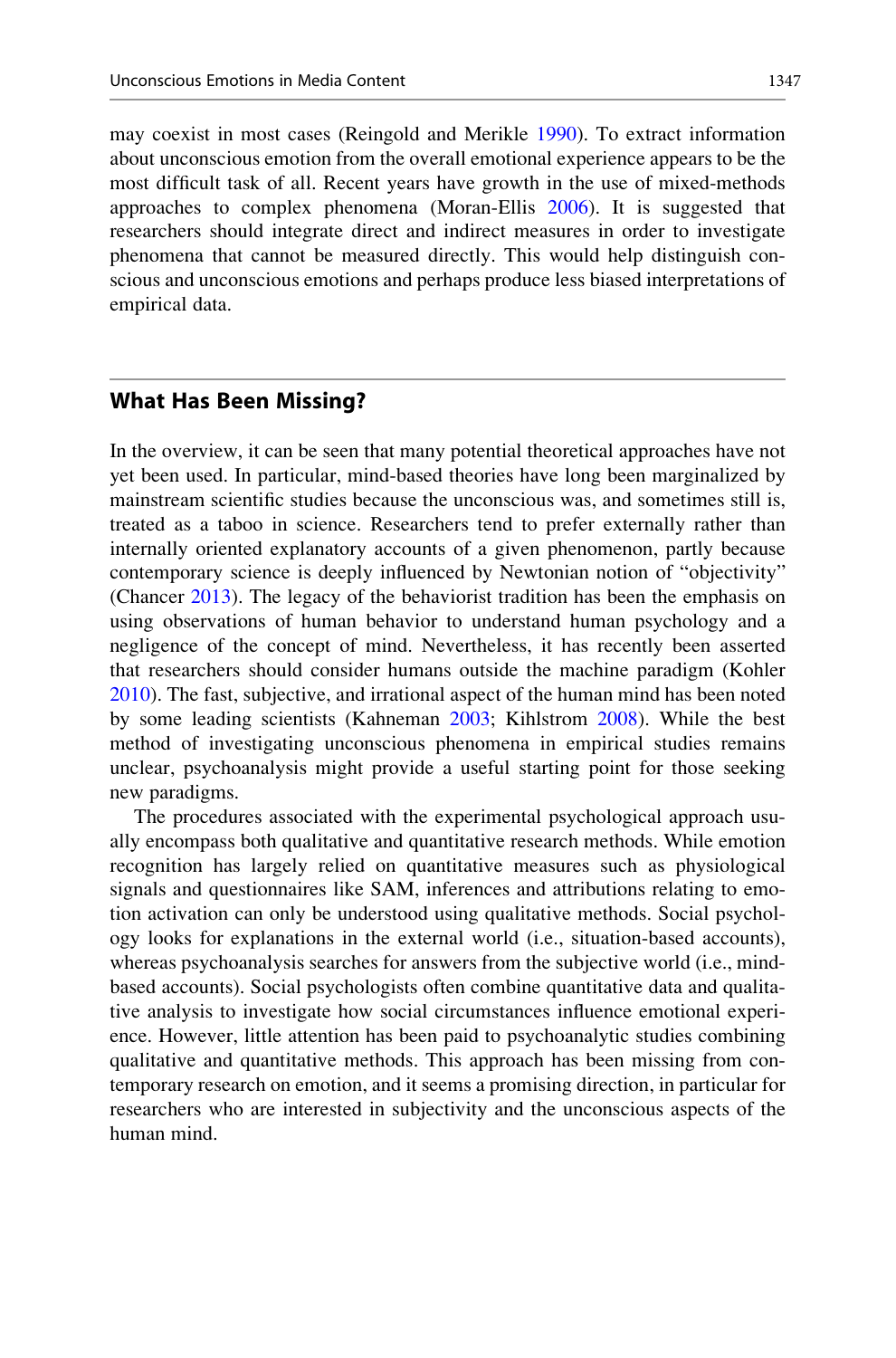## <span id="page-25-0"></span>Conclusion

As demonstrated in the overview, many new theoretical approaches have yet to be applied into practice. Research into emotions in media content might even more complex because it is difficult to put media content directly into the context of psychological experiments. Nevertheless, it is a whole new research agenda when taking into account the continuity of media content and the unconscious part of emotional experience. This chapter started with the motivation to research into the relationship between myths and the unconscious. There are numbers of resemblance across different cultures and religions particularly in their myths and stories. Nowadays, these narratives still profoundly influence the human society, shaping the world as it is today. While most scientific research fully concentrates on how media content influences audience at a conscious level, it is also important to look into the irrational part of the media experience that might emerge along with the narratives. This chapter serves as a theoretical basis for researchers who intend to delve into this research direction and new inspirations for inventing new genres of digital media.

## Recommended Reading

- M.B. Arnold, Emotion and personality (Columbia University Press, New York, 1960)
- J.R. Averill, A constructivist view of emotion, in *Emotion: Theory, Research, and Experience*, ed. by R. Plutchik, H. Kellerman (Academic, New York, 1980), pp. 305–339
- J.A. Bargh, E. Morsella, The unconscious mind. Perspect. Psychol. Sci. 3, 73–79 (2008)
- L.F. Barrett, Are emotions natural kinds? Perspect. Psychol. Sci. 1, 28–58 (2006a). doi:10.1111/ j.1745-6916.2006.00003.x
- L.F. Barrett, Solving the emotion paradox: categorization and the experience of emotion. Personal Soc. Psychol. Rev. 10, 20–46 (2006b). doi:10.1207/s15327957pspr1001\_2
- L.F. Barrett, The future of psychology: connecting mind to brain. Perspect Psychol. Sci. 4, 326–339 (2009). doi:10.1111/j.1745-6924.2009.01134.x
- L.F. Barrett, Emotions are real. Emotion 12, 413–429 (2012). doi:10.1037/a0027555
- L.F. Barrett, B. Mesquita, K.N. Ochsner, J.J. Gross, The experience of emotion. Annu. Rev. Psychol. 58, 373–403 (2007). doi:10.1146/annurev.psych.58.110405.085709
- A. Bechara, H. Damasio, D. Tranel, A.R. Damasio, The Iowa Gambling Task and the somatic marker hypothesis: some questions and answers. Trends Cogn. Sci. 9, 159–162 (2005). doi:10.1016/j.tics.2005.02.002
- B. Bornemann, P. Winkielman, E. van der Meer, Can you feel what you do not see? Using internal feedback to detect briefly presented emotional stimuli. Int. J. Psychophysiol. 85, 116–124 (2012). doi:10.1016/j.ijpsycho.2011.04.007
- M.M. Bradley, P.J. Lang, Measuring emotion: the self-assessment manikin and the semantic differential. J. Behav. Ther. Exp. Psychiatry 25, 49–59 (1994)
- J. Campbell, The Hero with a Thousand Faces (Princeton University Press, Princeton, 1973)
- L.S. Chancer, Sociology, psychoanalysis, and marginalization: unconscious defenses and disciplinary interests. Soc. Forum 28, 452–468 (2013). doi:10.1111/socf.12033
- H.-M. Chang, L. Ivonin, M. Dı´az et al., From mythology to psychology: identifying archetypal symbols in movies. Technoetic Arts 11, 99–113 (2013). doi:10.1386/tear.11.2.99\_1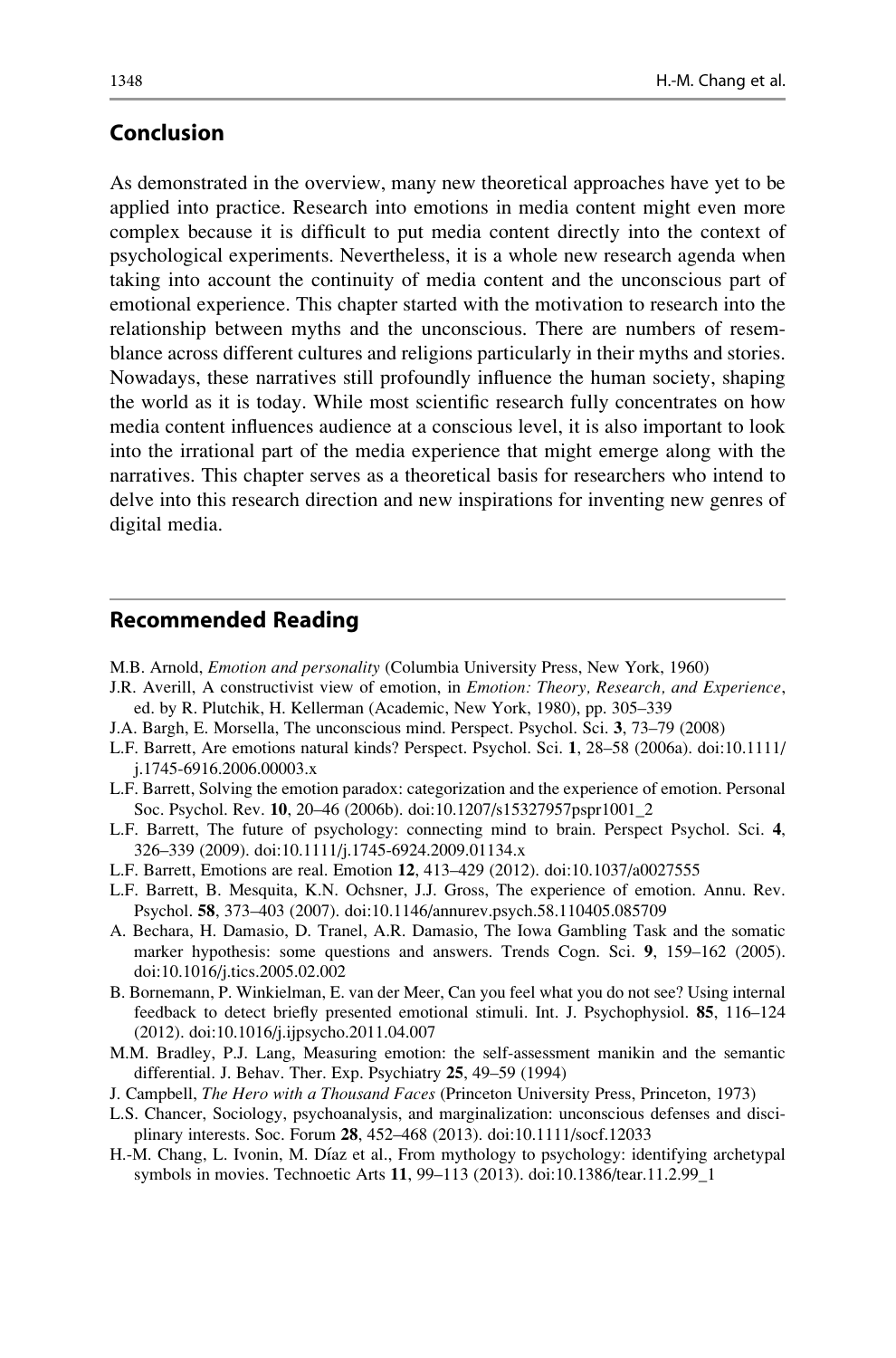- <span id="page-26-0"></span>H.-M. Chang, L. Ivonin, M. Diaz et al., Enacting archetypes in movies: grounding the unconscious mind in emotion-driven media. Digit. Creat. 26, 154–173 (2014a). doi:10.1080/ 14626268.2014.939985
- H.-M. Chang, L. Ivonin, M. Diaz et al., Unspoken emotions in movies. Informatik-Spektrum 37, 539–546 (2014b). doi:10.1007/s00287-014-0823-3
- A. Clark, D.J. Chalmers, The extended mind. Analysis 58, 10–23 (1998)
- A.R. Damasio, The somatic marker hypothesis and the possible functions of the prefrontal cortex. Philos. Trans. R. Soc. Lond. B Biol. Sci. 351, 1413–1420 (1996). doi:10.1098/rstb.1996.0125
- A. Dijksterhuis, Think different: the merits of unconscious thought in preference development and decision making. J. Pers. Soc. Psychol. 87, 586–598 (2004). doi:10.1037/0022-3514.87.5.586
- A. Dundes, The flood as male myth of creation, in The Flood Myth, ed. by A. Dundes (University of California Press, London, 1988), pp. 167–182
- S.H. Fairclough, Fundamentals of physiological computing. Interact. Comput. 21, 133–145 (2009). doi:10.1016/j.intcom.2008.10.011
- S. Field, Screenplay: The Foundations of Screenwriting (Dell Publishing, New York, 1984)
- S. Freud, The unconscious. J. Nerv. Ment. Dis. 56, 291–294 (1922)
- N.H. Frijda, The laws of emotion. Am. Psychol. 43, 349–358 (1988). doi:10.1037/0003- 066X.43.5.349
- M. Gendron, L.F. Barrett, Reconstructing the past: a century of ideas about emotion in psychology. Emot. Rev. 1, 316–339 (2009). doi:10.1177/1754073909338877
- G. Gigerenzer, Gut Feelings: The Intelligence of the Unconscious (Penguin Group, New York, 2007)
- S. Hamann, Mapping discrete and dimensional emotions onto the brain: controversies and consensus. Trends Cogn. Sci. 16, 458–466 (2012). doi:10.1016/j.tics.2012.07.006
- M. Hassenzahl, N. Tractinsky, User experience a research agenda. Behav. Inf. Technol. 25, 91–97 (2006). doi:10.1080/01449290500330331
- L. Ivonin, H.-M. Chang, W. Chen, M. Rauterberg, Unconscious emotions: quantifying and logging something we are not aware of. Pers. Ubiquitous Comput. 17, 663–673 (2013). doi:10.1007/ s00779-012-0514-5
- L. Ivonin, H.-H. Chang, M. Díaz, et al., Beyond cognition and affect: sensing the unconscious. Behav. Infect. Technol. 1–19 (2014). doi:10.1080/0144929X.2014.912353
- L. Ivonin, H.-M. Chang, M. Diaz et al., Traces of archetypal experiences in introspective reports and physiological responses. PLoS One 10, e0124519 (2015). doi:10.1371/journal. pone.0124519
- C.E. Izard, Emotion theory and research: highlights, unanswered questions, and emerging issues. Annu. Rev. Psychol. 60, 1–25 (2009). doi:10.1146/annurev.psych.60.110707.163539
- W. James, What is an emotion? Mind 9, 188–205 (1884)
- C.G. Jung, The Archetypes and the Collective Unconscious (Princeton University Press, Princeton, 1959)
- D. Kahneman, Maps of bounded rationality: psychology for behavioral economics. Am. Econ. Rev. 93, 1449–1475 (2003). doi:10.1257/000282803322655392
- J.F. Kihlstrom, The psychological unconscious, in Handbook of Personality: Theory and Research, ed. by O. John, R. Robins, L. Pervin, 3rd edn. (Guilford Press, New York, 2008), pp. 583–602
- J.F. Kihlstrom, Unconscious cognition, in Encyclopedia of Consciousness, ed. by W.P. Banks (Academic, Oxford, 2009), pp. 411–421
- J.F. Kihlstrom, S. Mulvaney, B.A. Tobias, I.P. Tobis, The emotional unconscious, in Counterpoints: Cognition and Emotion, ed. by E. Eich, J.F. Kihlstrom, G.H. Bower et al. (Oxford University Press, New York, 2000), pp. 30–86
- G.S. Kirk, The Nature of Greek Myths (Penguin, New York, 1975)
- A. Kohler, To think human out of the machine paradigm: Homo Ex Machina. Integr. Psychol. Behav. Sci. 44, 39–57 (2010). doi:10.1007/s12124-010-9113-z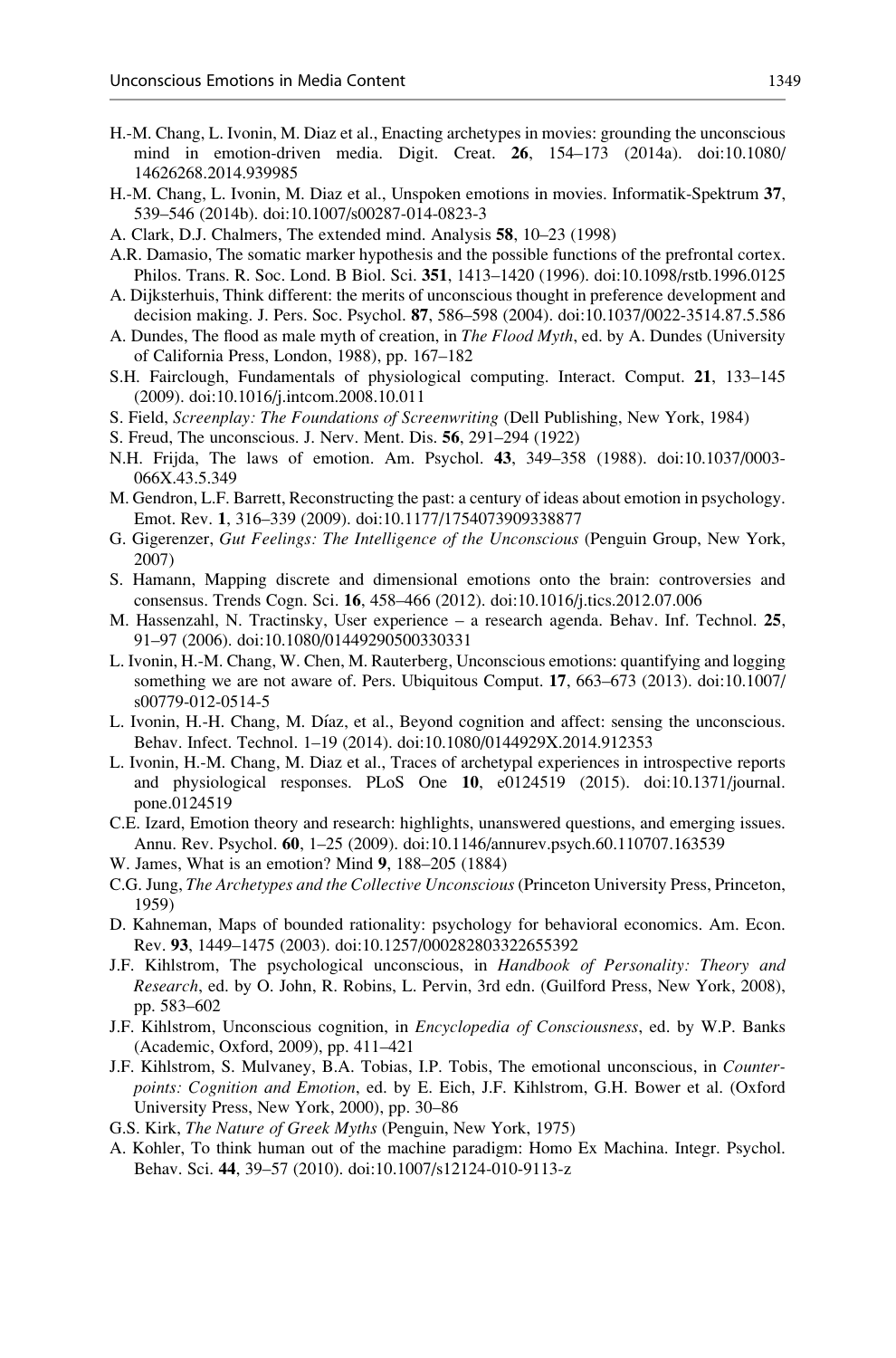- <span id="page-27-0"></span>S.D. Kreibig, Autonomic nervous system activity in emotion: a review. Biol. Psychol. 84, 394–421 (2010). doi:10.1016/j.biopsycho.2010.03.010
- P.J. Lang, Emotion and motivation: toward consensus definitions and a common research purpose. Emot. Rev. 2, 229–233 (2010). doi:10.1177/1754073910361984
- P.L. Lang, M.M. Bradley, B.N. Cuthbert, International affective picture system (IAPS): affective ratings of pictures and instruction manual. In: Technical Report A-8. University of Florida, Gainesville, pp. 1–12 (2008)
- H. Leuner, Guided affective imagery (GAI): a method of intensive psychotherapy. Am. J. Psychother. 23, 4–22 (1969)
- B. Malinowski, Myth in primitive psychology, in Magic, Science and Religion and Other Essays (Doubleday, New York, 1954), pp. 93–148
- J.G. Manis, B.N. Meltzer, Symbolic Interaction: A Reader in Social Psychology, 3rd edn. (Allyn and Bacon, Boston, 1978)
- R.A. Mar, K. Oatley, The function of fiction is the abstraction and simulation of social experience. Perspect. Psychol. Sci. 3, 173-192 (2008). doi:10.1111/j.1745-6924.2008.00073.x
- R. May, The Cry for Myth (W. W. Norton, New York, 1991)
- R. McKee, Story: Substance, Structure, Style, and the Principles of Screenwriting (Harper-Collins Publishers, New York, 1997)
- J. Moran-Ellis, Triangulation and integration: processes, claims and implications. Qual. Res. 6, 45–59 (2006). doi:10.1177/1468794106058870
- D. Novak, M. Mihelj, M. Munih, A survey of methods for data fusion and system adaptation using autonomic nervous system responses in physiological computing. Interact. Comput. 24, 154–172 (2012). doi:10.1016/j.intcom.2012.04.003
- K. Oatley, Why fiction may be twice as true as fact: Fiction as cognitive and emotional simulation. Rev. Gen. Psychol. 3, 101–117 (1999). doi:10.1037/1089-2680.3.2.101
- A. Öhman, Face the beast and fear the face: Animal and social fears as prototypes for evolutionary analyses of emotion. Psychophysiology 23, 123–145 (1986). doi:10.1111/j.1469-8986.1986. tb00608.x
- V. Propp, Theory and History of Folklore (University of Minnesota Press, Minneapolis, 1984)
- M. Rauterberg, The three phases of life: an inter-cultural perspective. In: Proceedings of the 2nd International Conference on Culture and Computing. IEEE Computer Society, Los Alamitos, pp. 80–85 (2011)
- E.M. Reingold, P.M. Merikle, On the inter-relatedness of theory and measurement in the study of unconscious processes. Mind Lang. 5, 9–28 (1990)
- J. Rottenberg, R.D. Ray, J.J. Gross, Emotion elicitation using films, in Handbook of Emotion Elicitation and Assessment, ed. by J.A. Coan, J.J.B. Allen (Oxford University Press, Oxford, 2007), pp. 9–28
- J.A. Russell, Affective space is bipolar. J. Pers. Soc. Psychol. 37, 345–356 (1979). doi:10.1037/ 0022-3514.37.3.345
- J.A. Russell, L.F. Barrett, Core affect, prototypical emotional episodes, and other things called emotion: dissecting the elephant. J. Pers. Soc. Psychol. 76, 805–819 (1999)
- S. Schachter, J. Singer, Cognitive, social, and physiological determinants of emotional state. Psychol. Rev. 69, 379–399 (1962). doi:10.1037/h0046234
- K.R. Scherer, What are emotions? And how can they be measured? Soc. Sci. Inf. 44, 695–729 (2005). doi:10.1177/0539018405058216
- J. Shedler, The efficacy of psychodynamic psychotherapy. Am. Psychol. 65, 98–109 (2010). doi:10.1037/a0018378
- H. Shevrin, M. Snodgrass, L.A.W. Brakel et al., Subliminal unconscious conflict alpha power inhibits supraliminal conscious symptom experience. Front. Hum. Neurosci. 7, 544 (2013). doi:10.3389/fnhum.2013.00544
- J. Tiffin, Digitally remythicised: Star Wars, modern popular mythology, and Madam and Eve. J. Lit. Stud. 15, 66–80 (1999)